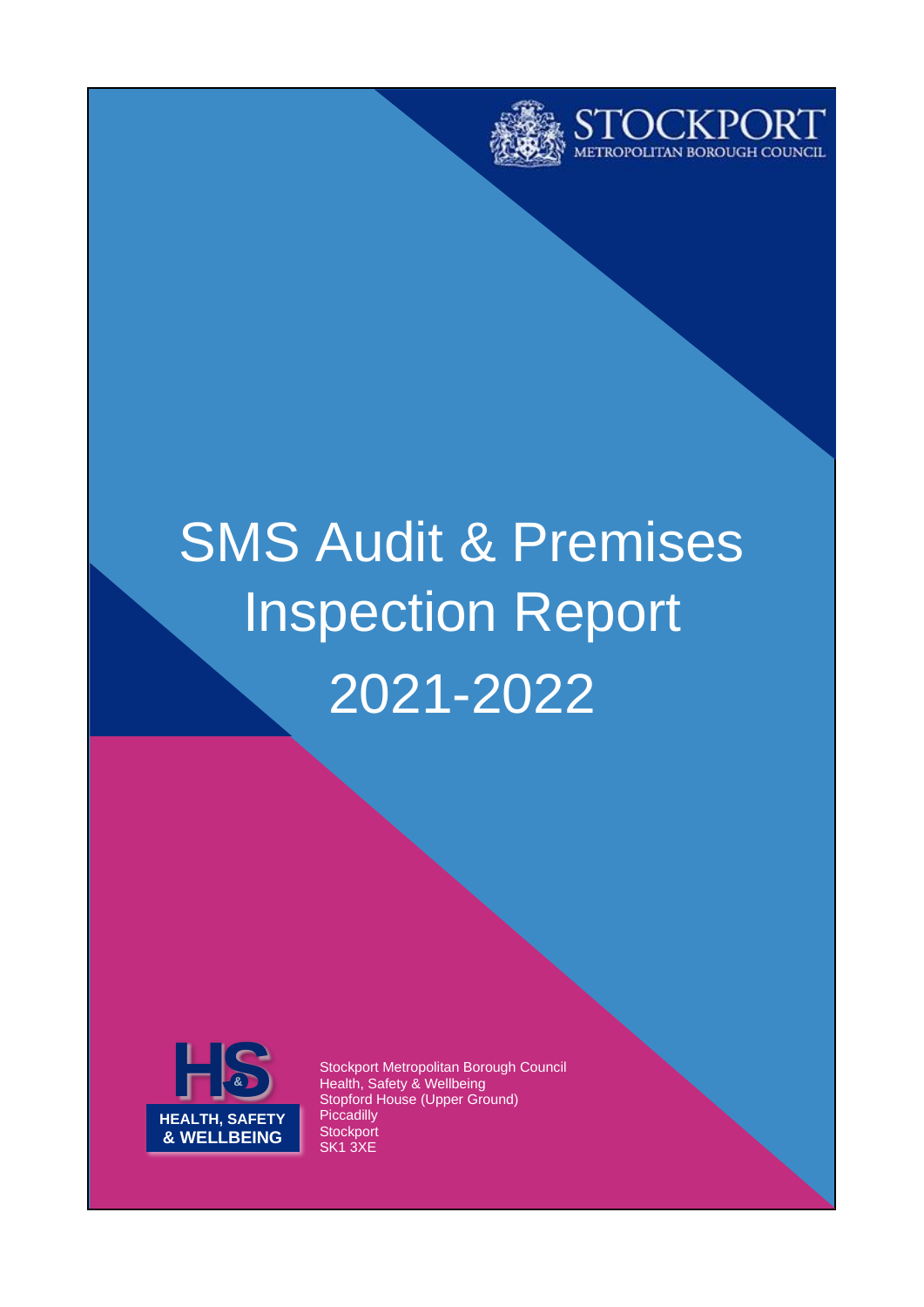# <span id="page-1-0"></span>**DOCUMENT CONTROL**

| <b>Audit &amp; Inspection of:</b>   | Banks Lane Infant and Nursery School<br>Hempshaw Lane<br>Stockport<br>SK1 4PR |
|-------------------------------------|-------------------------------------------------------------------------------|
| <b>Audit &amp; Inspection by:</b>   | Sue Pullan                                                                    |
| <b>Audit &amp; Inspection date:</b> | 26/04/2021                                                                    |
| <b>Reference:</b>                   | HSW/A&IR/SP26421                                                              |

| <b>DOCUMENT DETAILS</b>   |                                                    |
|---------------------------|----------------------------------------------------|
| <b>Document Title:</b>    | Safety Management System Audit & Inspection Report |
| <b>Document Owner(s):</b> | Health, Safety and Wellbeing Team                  |
| <b>Version Number:</b>    | Version 1.0                                        |
| <b>Document Status:</b>   | Live                                               |
| <b>Document Date:</b>     | 27th April, 2021                                   |

| <b>REVISION HISTORY</b> |               |               |             |              |
|-------------------------|---------------|---------------|-------------|--------------|
| <b>Version</b>          | <b>Status</b> | <b>Author</b> | <b>Date</b> | <b>Notes</b> |
| 1.0                     | <b>DRAFT</b>  | <b>SP</b>     | 04/2021     |              |
| 1.0                     | <b>LIVE</b>   | <b>SP</b>     | 04/2021     |              |

# **SCHOOL SIGNATURES – To be signed off post audit**

The OSHW arrangements are to be reviewed annually to ensure that policies and procedures documented remain up to date and relevant.

| <b>Head Teacher signature:</b>      | Date: |
|-------------------------------------|-------|
| <b>Head of Governors signature:</b> | Date: |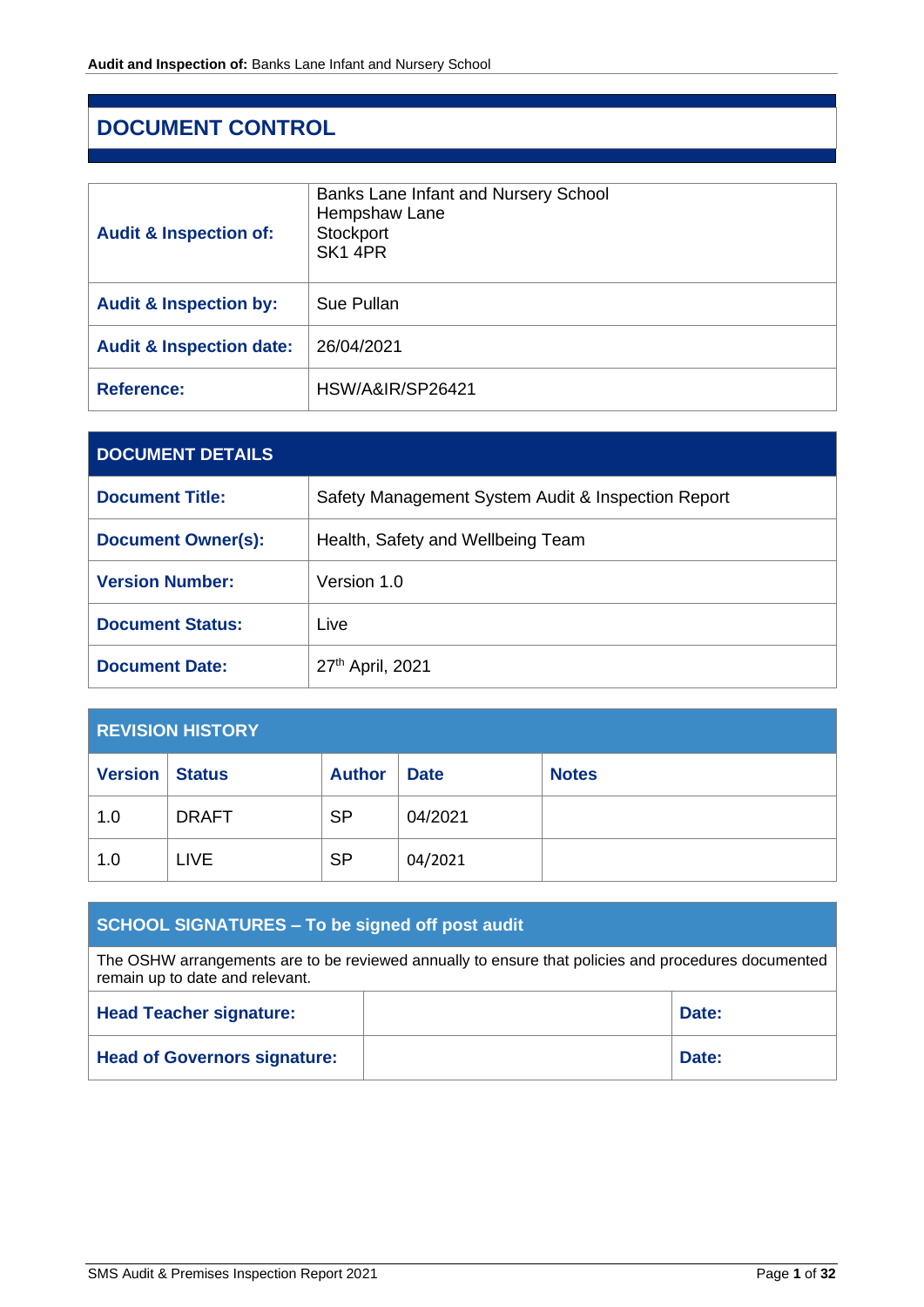# **CONTENTS - Parts of Section 8.3 are not applicable to Banks Lane Infant and Nursery School**

| 1.  |                                                                                  |    |
|-----|----------------------------------------------------------------------------------|----|
| 2.  |                                                                                  |    |
| 3.  |                                                                                  |    |
| 4.  |                                                                                  |    |
| 5.  |                                                                                  |    |
| 6.  |                                                                                  |    |
| 7.  |                                                                                  |    |
| 8.  |                                                                                  |    |
| 8.1 | Policies, Procedures, Risk Assessments, Safe Systems of Work and Communication 6 |    |
|     |                                                                                  |    |
|     |                                                                                  |    |
|     |                                                                                  |    |
|     |                                                                                  |    |
|     |                                                                                  |    |
|     |                                                                                  |    |
|     |                                                                                  |    |
|     |                                                                                  |    |
|     |                                                                                  |    |
|     |                                                                                  |    |
|     |                                                                                  |    |
|     | 8.2 Buildings and Grounds                                                        | 16 |
|     |                                                                                  |    |
|     |                                                                                  |    |
|     |                                                                                  |    |
|     |                                                                                  |    |
|     |                                                                                  |    |
|     |                                                                                  |    |
|     |                                                                                  |    |
|     |                                                                                  |    |
|     |                                                                                  |    |
|     |                                                                                  |    |
|     |                                                                                  |    |
|     |                                                                                  |    |
|     |                                                                                  |    |
|     |                                                                                  |    |
|     |                                                                                  |    |
|     | 8.3 High Risk Curriculum Areas and Staff Training                                | 23 |
|     |                                                                                  |    |
|     |                                                                                  |    |
|     |                                                                                  |    |
|     |                                                                                  |    |
|     |                                                                                  |    |
|     |                                                                                  |    |
|     | 8.4 Performance Monitoring and Measurement                                       | 26 |
|     |                                                                                  |    |
|     |                                                                                  |    |
|     | 8.5 Audit                                                                        | 27 |
|     |                                                                                  |    |
|     | 8.6 Paperwork review                                                             | 28 |
|     | 8.7 Physical Inspection - Observations and Recommendations                       | 29 |
| 9.  |                                                                                  |    |
| 10. |                                                                                  |    |
| 11. |                                                                                  |    |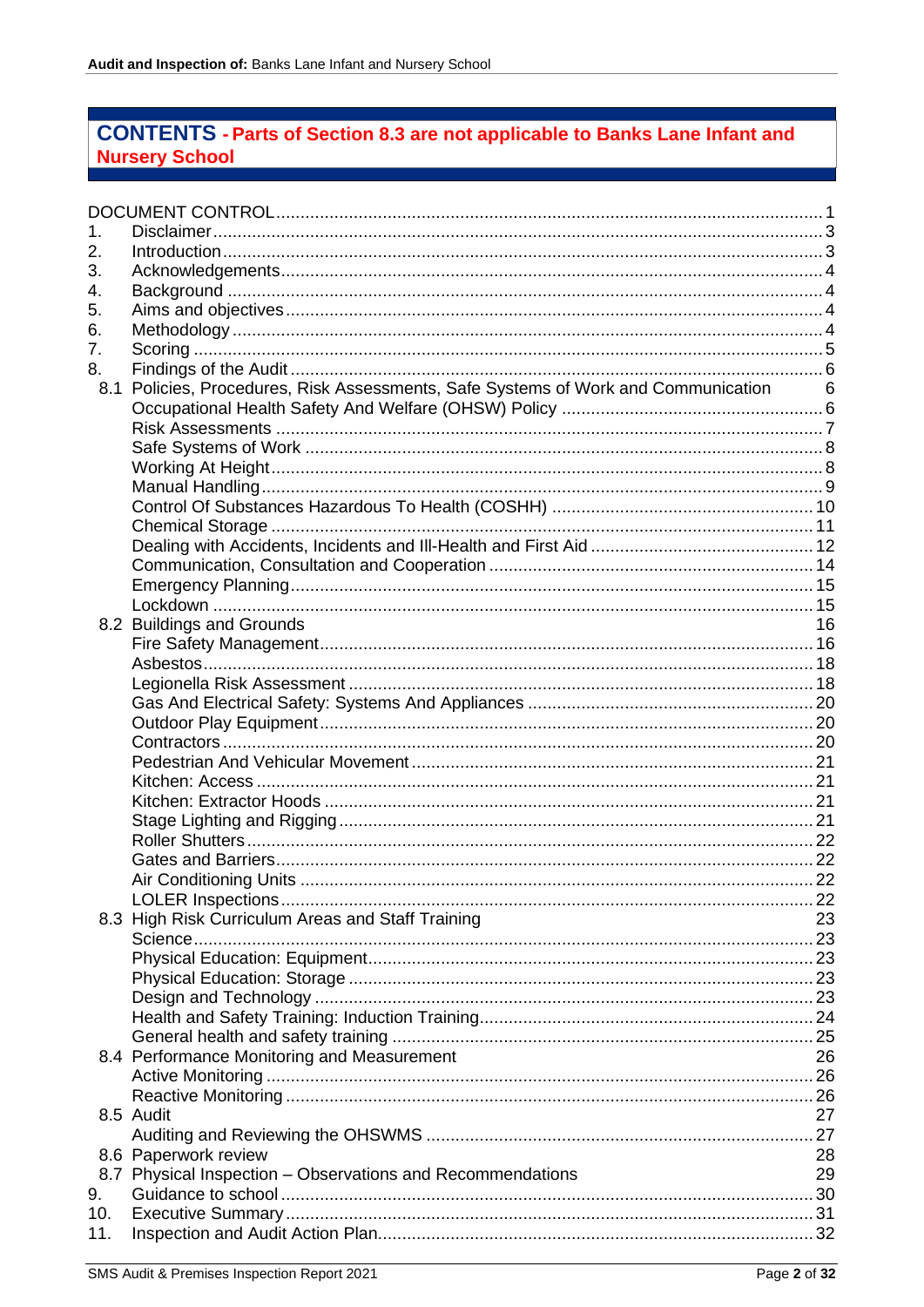#### <span id="page-3-0"></span>Disclaimer

Every effort has been made to ensure that all statements and information offered in this report are accurate and true, and are related to, or qualified by observations made during the audit and inspection (together with information supplied by the school).

In the time available, the audit did not confirm every activity affecting the school, although every effort has been made to identify a realistic picture.

This report only comments on the conditions observed, information supplied, and impressions gained at the time of the visit; it should not be taken as identifying all aspects of possible unsafe conditions and/or contravention of statutory requirements.

The accuracy of this audit report rests upon the representations made by the school being honest and truthful. The organisation must therefore notify Stockport Metropolitan Borough Council (SMBC) of any factual inaccuracies, or misinterpretations of information provided by the organisation, as reflected within this report.

**NB: Please note that this audit and inspection report represents a snapshot in time completed by an individual SMBC Audit Officer. Due to differences in knowledge, experience and skills, Officers will not always identify exactly the same faults or issues.**

## <span id="page-3-1"></span>**1. Introduction**

As part of Stockport Metropolitan Borough Council's Occupational Health, Safety and Welfare (OHSW) monitoring process, your school has recently been through an OHSW audit and inspection.

The audit and inspection were conducted by reviewing the school's Health and Safety documentation and procedures. This was followed by a tour of the site and associated buildings.

The audit and inspection are tools used to determine the effective implementation of the school's OHSW standards. This report has been prepared to identify the strengths and weaknesses in your Occupational Health, Safety and Welfare Management System (OHSWMS). It provides recommendations for consideration giving a basis from which continuous improvement to the standards of health safety and welfare can be made.

The purpose of this report is to provide the school's leadership team and governing body with an appraisal of the effectiveness of the school's Health and Safety Management provisions. Although, it would also be useful to share the report with staff as part of the school's ongoing engagement with health, safety and welfare issues.

The report serves to highlight strengths and describe weaknesses in the school's management of occupational safety, health and welfare, and recommends solutions and timeframes for resolutions where deficiencies and issues are identified.

The format of the report has changed for this academic year (20/21) audit and now takes the form of a more detailed RAG Report, which will help schools to prioritise their actions in relation to specific areas of health, safety and welfare management improvements.

The Report no longer provides an overall score to quantify and score management effectiveness, but it focuses on areas of significant quality management and highlights areas that require improvement. It is felt that this qualitative approach will help schools to grow stronger in the four management categories of Plan, Do, Check and Act, which form the basis of the SMBC Occupational Health Safety and Welfare Management System (OHSWMS).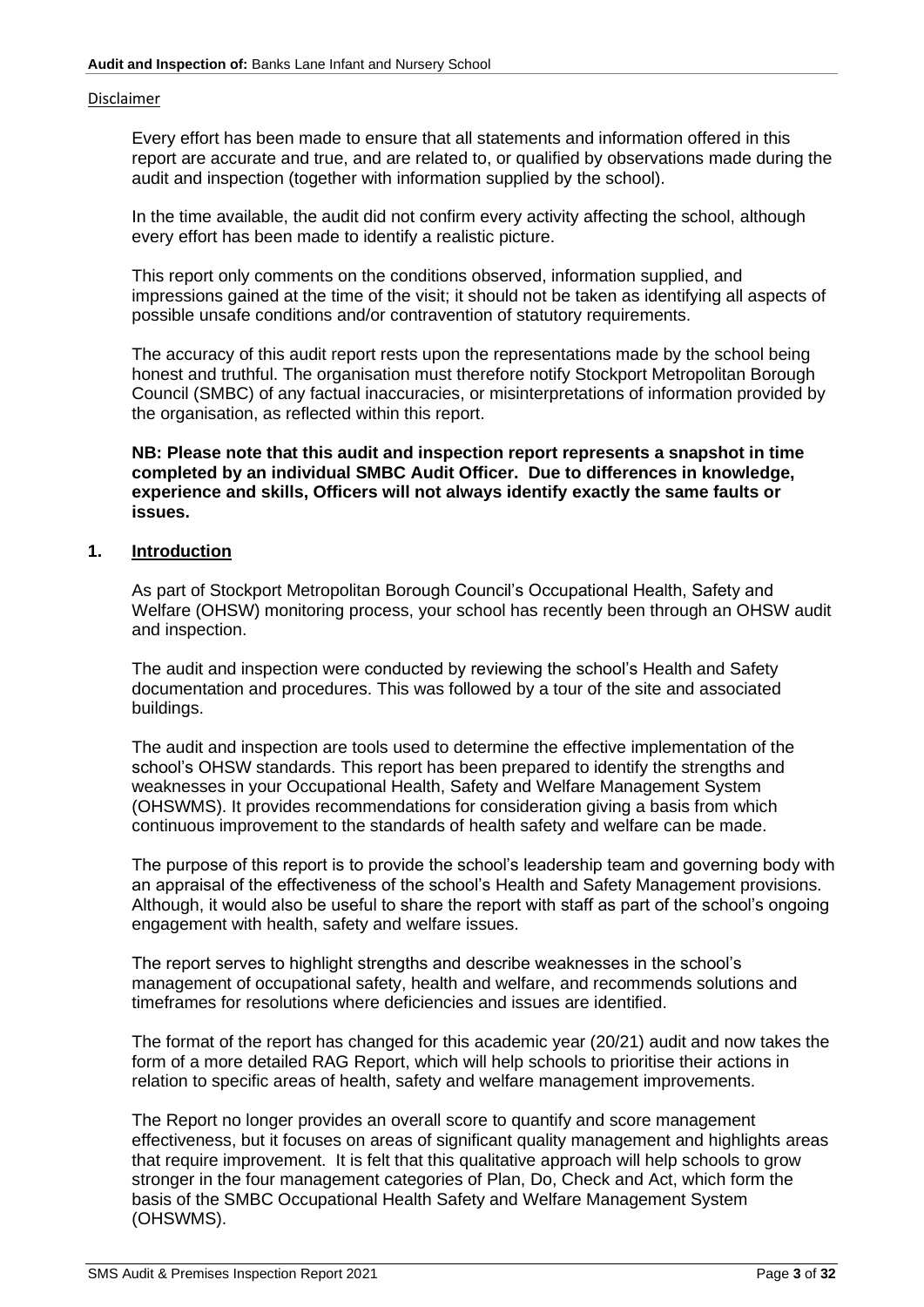#### <span id="page-4-0"></span>**2. Acknowledgements**

The Auditor would like to place on record a thank you to the staff who gave their time and assisted with the audit process.

In particular, the auditor would like to thank Liz Newson (Headteacher) and Jacqui Hamilton (Business Manager).

#### <span id="page-4-1"></span>**3. Background**

According to both the School's and the Authority's Records, this is the 6th (this number may change in each Report) formal Audit and Inspection of the school's OHSWMS since these Audits began in 2015.

#### <span id="page-4-2"></span>**4. Aims and objectives**

The primary aim of this Audit and Inspection is to provide an external and independent assessment of the OHSWMS and Management arrangements developed by the school and the effectiveness of their implementation.

## <span id="page-4-3"></span>**5. Methodology**

The Audit and Inspection were carried out in two parts: 1) a desktop Audit of the School's Health and Safety Management System and; 2) a physical inspection of the School's premises.

During both activities, the Auditor gathered evidence of the School's approach to Safety Management by way of the following:

- a) Comprehensively reviewing Safety Management documents to check for: suitability and sufficiency and; regular review and revision;
- b) Asking questions of key staff to check for an awareness and understanding of workplace health, safety and wellbeing provisions and;
- c) Touring the workplace to check for a clean, tidy, healthy and safe work environment and; to observe work processes to see whether procedures are followed and ensure that appropriate measures are in place to control hazards and mitigate risk.
- d) The Audit and Inspection has five distinct components;
	- (i) Policies, Procedures, Risk Assessments, Safe Systems of Work and **Communication**
	- (ii) Buildings and Grounds
	- (iii) High Risk Curriculum Areas (e.g. PE and Forest Schools) and Staff Training
	- (iv) Performance Monitoring and Measurement
	- (v) Audit

The results from the above components combine to produce the Inspection and Audit Action Plan.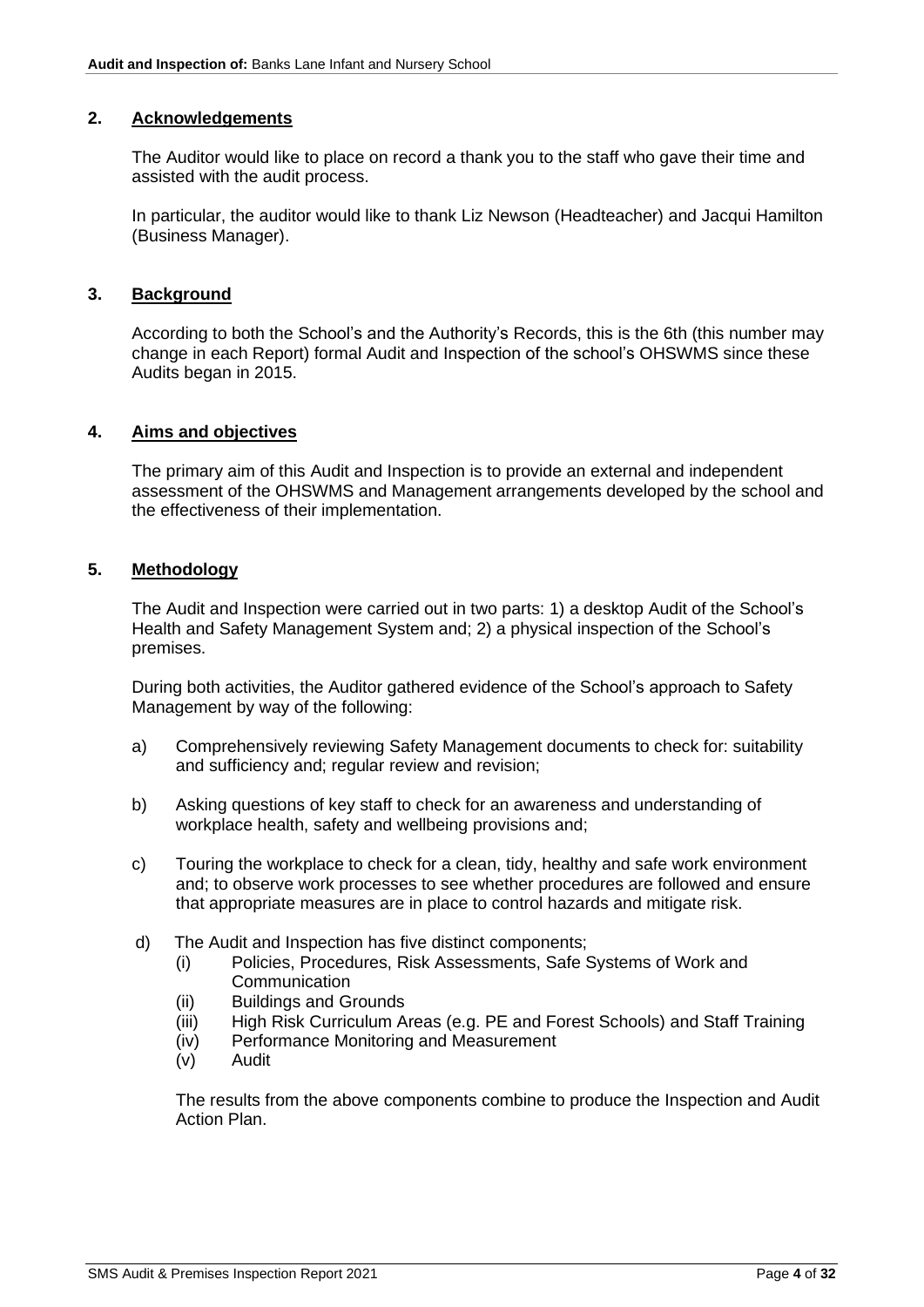# <span id="page-5-0"></span>**6. Scoring**

The table below shows the categories of compliance for each of the audited/inspected areas.

| <b>KEY</b>                      |                                                                                                                                                                                                                                                |  |  |
|---------------------------------|------------------------------------------------------------------------------------------------------------------------------------------------------------------------------------------------------------------------------------------------|--|--|
| <b>Non-compliance</b>           | There is a legal requirement to adhere to this element of the<br>Audit. The Audit identified a breach that should be addressed.<br>Failure to comply with health and safety requirements is a<br>criminal offence.                             |  |  |
| <b>Partially complies</b>       | There are gaps in compliance with legal requirements. It is<br>advised that action is taken to ensure full compliance with<br>legislation.                                                                                                     |  |  |
| <b>Requires Improvement</b>     | Although not in itself an offence, if proved that best practice<br>was not being followed, a court could regard this as evidence<br>of guilt. It is recommended that measures be put in place to<br>improve the safety standards in this area. |  |  |
| <b>Complies</b>                 | There is full compliance with the requirements of health and<br>safety legislation.                                                                                                                                                            |  |  |
| <b>Adheres to best practice</b> | Best practice is being followed. Although there is no legal<br>requirement concerning this area of Health and Safety, it is<br>considered that the attitudes to safety are at a high standard.                                                 |  |  |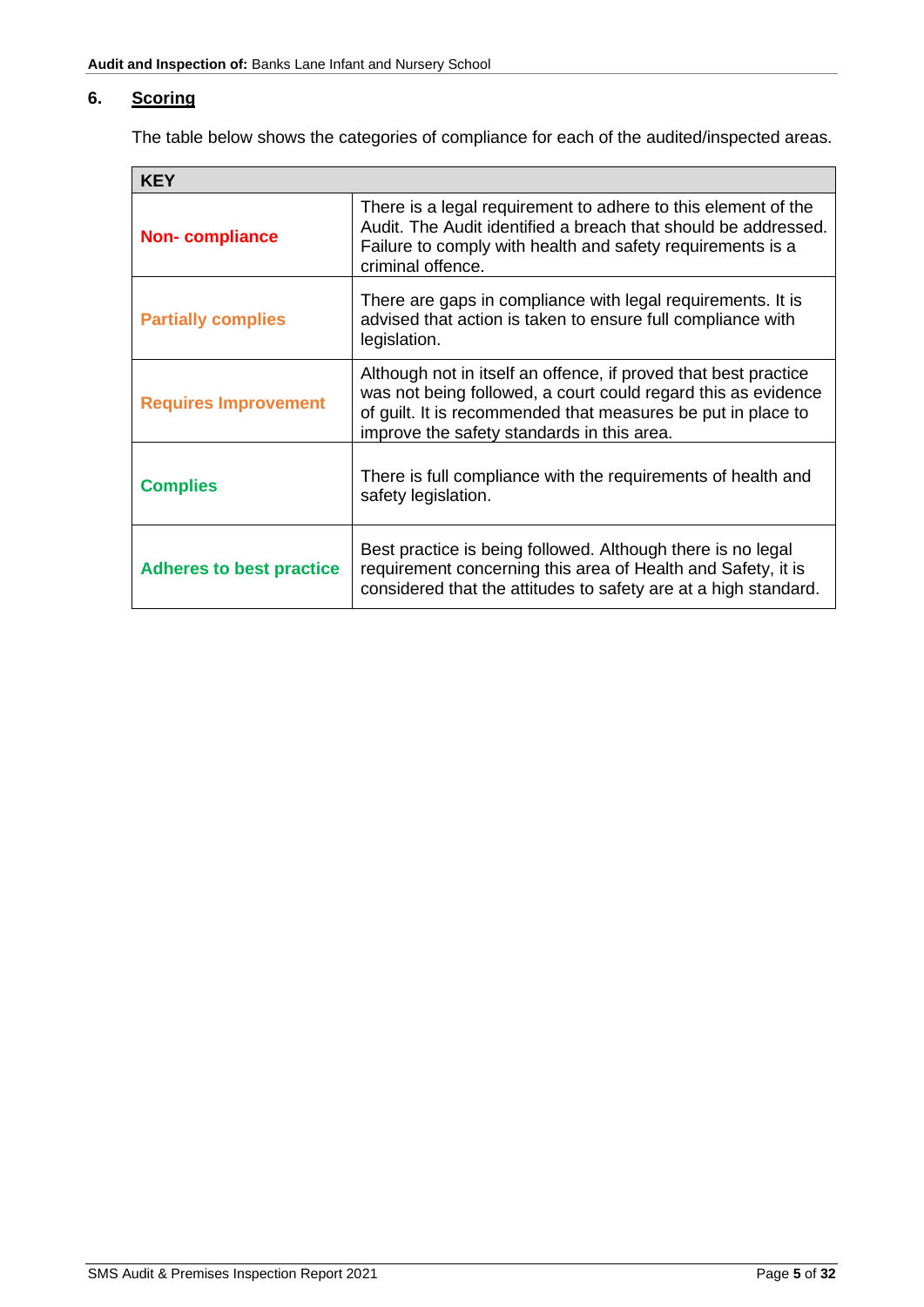# <span id="page-6-0"></span>**7. Findings of the Audit**

# <span id="page-6-1"></span>**8.1 Policies, Procedures, Risk Assessments, Safe Systems of Work and Communication**

<span id="page-6-2"></span>

| <b>Occupational Health Safety and Welfare (OHSW) Policy</b>                                                                                                                                                                                                                                                                                                                                                                                                                            |            |  |  |
|----------------------------------------------------------------------------------------------------------------------------------------------------------------------------------------------------------------------------------------------------------------------------------------------------------------------------------------------------------------------------------------------------------------------------------------------------------------------------------------|------------|--|--|
| The policy was updated in February 2021 and had all relevant sections<br>fully completed, as required                                                                                                                                                                                                                                                                                                                                                                                  | • Complies |  |  |
| <b>BEST PRACTICE:</b><br>The OHSW policy should inform staff, on a practical level, of how they are expected to fulfil<br>specific duties in accordance with the "school procedures and rules". The OSHW policy should<br>be amended, therefore, when a significant change occurs, for example changes in workplace<br>practices and procedures                                                                                                                                        |            |  |  |
| <b>WHAT THE LAW SAYS:</b><br>The OHSW policy should be consulted on with staff and Union representatives where possible<br>and once it has been signed off by governors, it must be effectively communicated to all staff.<br>This could be done for example, by letting the staff know that it is available on the shared drive<br>or staff health and safety notice board.                                                                                                           |            |  |  |
| <b>LEGAL REFERENCE(S)</b><br>The Health and Safety at Work Act 1974, Section 2 (3)<br>'it shall be the duty of every employer to prepare and as often as may be appropriate revise a<br>written statement of general policy and to bring the statement and any revision of it to the<br>notice of all employees.'<br>Furthermore, Section 2 (6) outlines "the duty of every employer to consult on any such<br>arrangements with a view to the making and maintenance of arrangements" |            |  |  |
| <b>FURTHER INFORMATION:</b><br>It is recommended that the OSHW arrangements be reviewed annually to ensure that<br>procedures documented remain up to date and relevant.<br>Following this review the Head teacher and Chair of governors must sign the policy.                                                                                                                                                                                                                        |            |  |  |
|                                                                                                                                                                                                                                                                                                                                                                                                                                                                                        |            |  |  |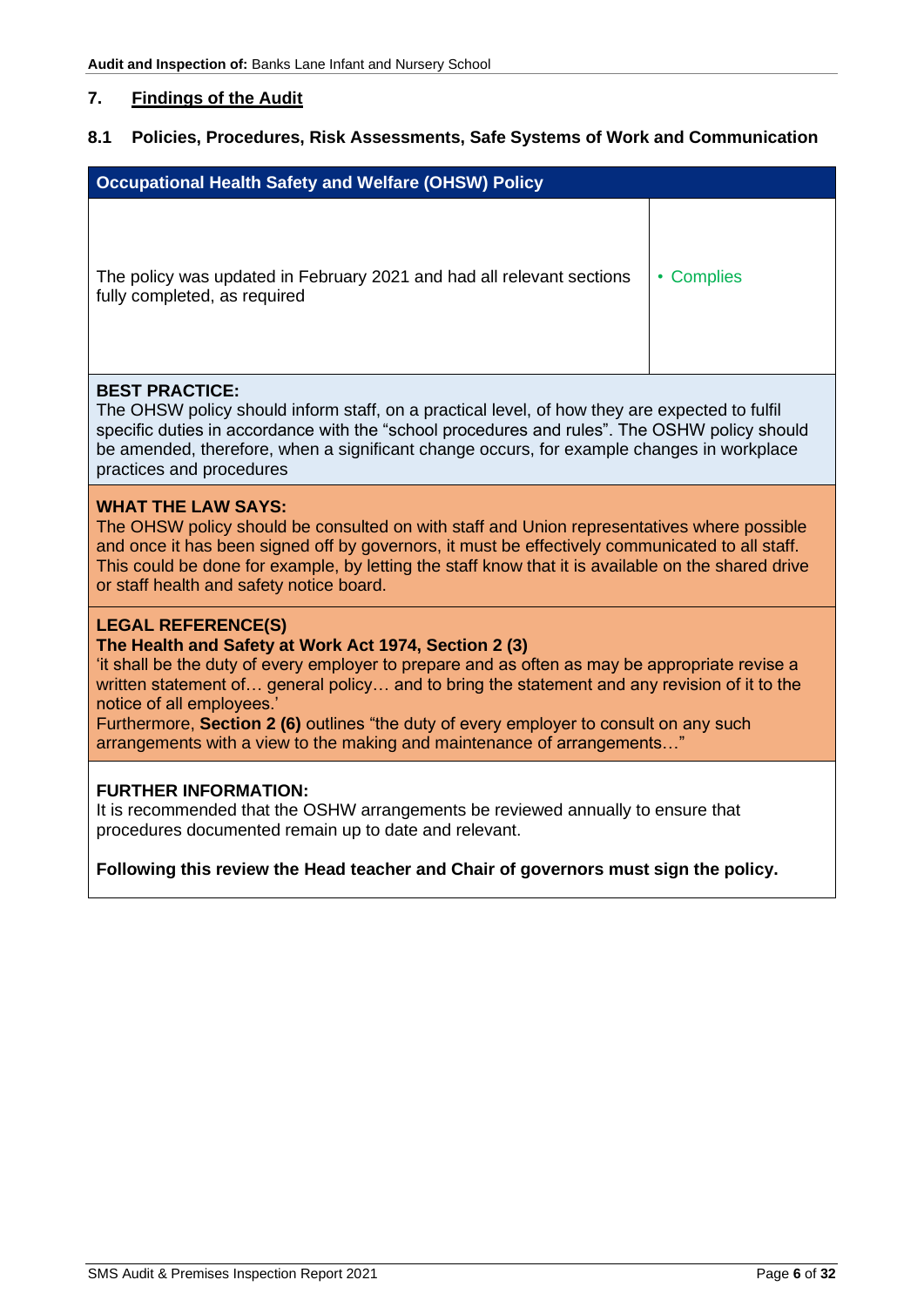<span id="page-7-0"></span>

| <b>Risk Assessments</b>                                                                                                                                                                                                                                                                                                                |                      |
|----------------------------------------------------------------------------------------------------------------------------------------------------------------------------------------------------------------------------------------------------------------------------------------------------------------------------------------|----------------------|
| All significant risks have been identified and a well-developed system<br>for identifying hazards and evaluating risks relating to workers safety<br>and health is in place.                                                                                                                                                           | <b>Complies</b><br>٠ |
| There are risk assessments in place for the management of the<br>premises and, also risk assessments for school trips etc. further<br>evidence was provided to show that assessments are reviewed on a<br>regular basis. Risk Assessments were reviewed in February 2021.                                                              |                      |
| Risk assessments have also been completed for the following areas:<br>Litter Bin emptying<br>Lone Working<br>٠<br>Manual Handling<br><b>COSHH</b><br><b>Electricity safety</b><br>٠<br>Cleaning up bodily fluids<br>٠<br>Cleaning of the whole school site<br>Leaf clearing<br>$\bullet$<br>Powered and non-powered tools<br>$\bullet$ | <b>Complies</b><br>٠ |
| Use of a pressure washer<br>$\bullet$<br>Use of ladders and step ladders<br>Snow clearing<br>Use of floor buffer                                                                                                                                                                                                                       |                      |

# **BEST PRACTICE:**

Examples of suitable and sufficient risk assessments are available, from the Health, Safety and Wellbeing team on request. These are meant as guides only and provide a good indication of the hazards found in most schools. Any specific risk assessment MUST be modified to accurately reflect the hazards found in your own school and the control measures that you have in place.

## **WHAT THE LAW SAYS:**

There is a legal obligation to record the control measures in place, and as such, care should be taken to ensure that risk assessments are relevant, in every detail, to the activity or area being assessed. Written risk assessments and the associated control measures must be reviewed regularly. SMBC recommends that this is done annually or if there has been a significant change to working operations or practices.

It is a legal requirement for every employer to assess the health and safety risks arising out of their work under regulation 3 of the Management of Health and Safety at Work Regulations 1999.

This means to assess the significant risks and to put into place suitable and sufficient control measures. In addition, there is a requirement to consult staff in this process and effectively communicate the findings of these assessments to them. Once in place, the risk assessments must be monitored and reviewed to ensure that they remain relevant. Risk assessments must be reviewed regularly, following an accident, and to reflect changes within the school, e.g. the introduction of new equipment, substance, change in policy/procedures, a change in legislation or advancement in technology, etc. Staff should be involved in this process.

## **Auditor - Note paperwork review details as well**

Health & Safety Policy – February 2021

Various Risk Assessments in place for management of the site – February 2021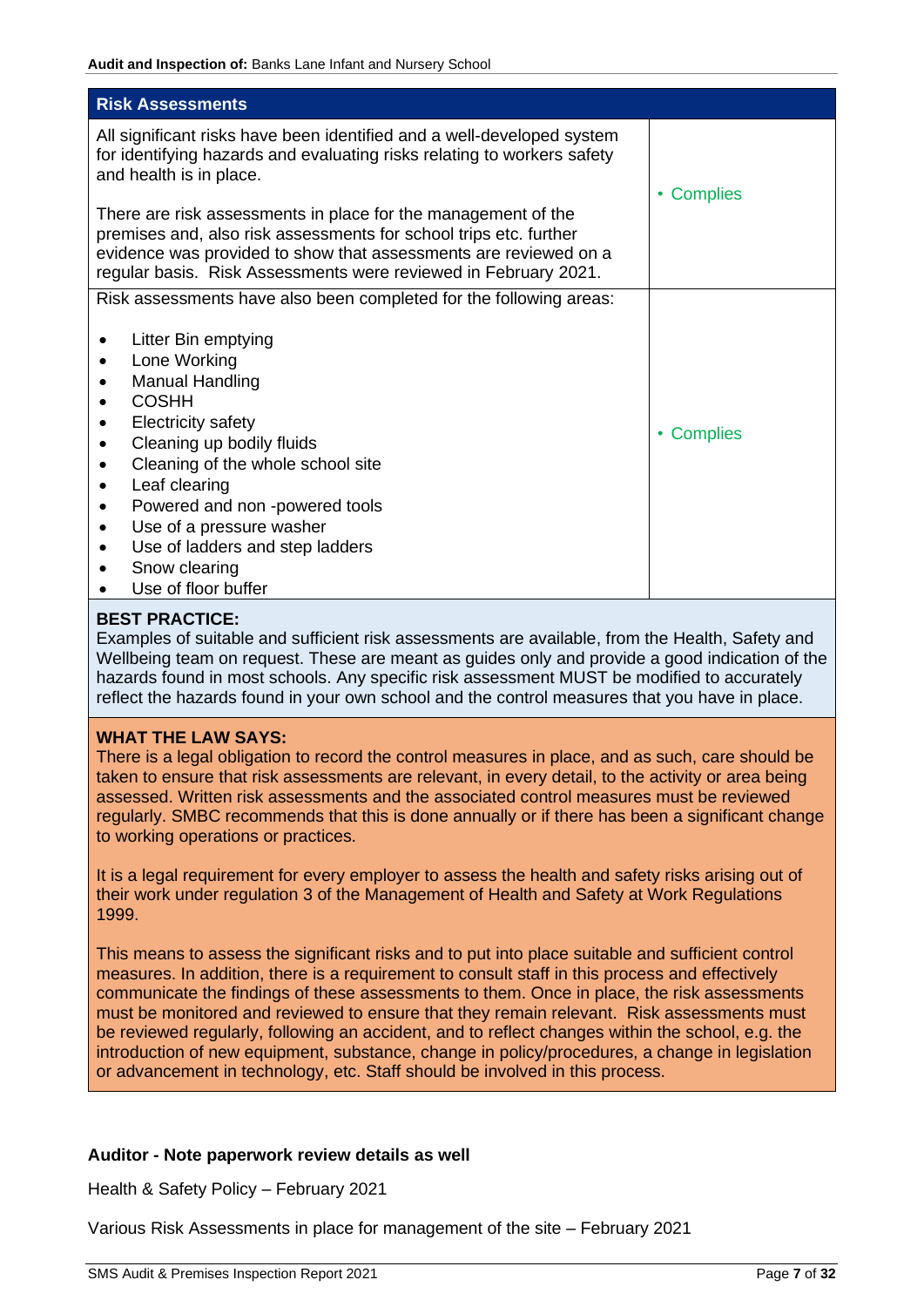<span id="page-8-0"></span>

| <b>Safe Systems of Work</b>                                                                                                                                            |            |
|------------------------------------------------------------------------------------------------------------------------------------------------------------------------|------------|
| Reviews and modifications to hazard prevention and control procedures<br>or arrangements are carried out frequently and with regards to<br>necessity and timing.       |            |
| There is an ongoing process to review the documented array of<br>information that is maintained on safe work systems and nursery<br>operating policies and procedures. | • Complies |
| There is a general good awareness of the arrangements amongst staff<br>members.                                                                                        |            |

# **WHAT THE LAW SAYS:**

**The Management of Health and Safety at Work Regulations 1999, Regulation 3 (4)**

'Any assessment such as is referred to in paragraph (1) or (2) shall be reviewed by the employer or self-employed person who made it if a) there is reason to suspect that it is no longer valid; or b) there has been a significant change in the matters to which it relates; and where as a result of any such review changes to an assessment are required, the employer or self-employed person concerned shall make them

#### **The Health and Safety at Work Act 1974, Section 2 (2) (a)**

An employer has the duty for '…the provision and maintenance of plant and systems of work that are, so far as is reasonably practicable, safe and without risks to health…

#### **The Management of Health and Safety at Work Regulations 1999, Regulation 8 (1)**

'Every employer shall a) Establish and where necessary give effect to appropriate procedures to be followed in the event of serious and imminent danger to persons at work in his undertaking…"

# <span id="page-8-1"></span>**Working at Height**

| A robust hierarchy of control - (Avoid, Prevent and Minimise) exists and<br>low risk activities are only considered. Procedures are in place, along<br>with verbal instruction and all ladder work lasting less than 30 minutes<br>is competency based and risk assessed. In general, any higher risk<br>activities are completed by contractors. Aspects of the Manual Handling<br>training included working at height elements.                                                                                                                                                                                                                                                           |                 |
|---------------------------------------------------------------------------------------------------------------------------------------------------------------------------------------------------------------------------------------------------------------------------------------------------------------------------------------------------------------------------------------------------------------------------------------------------------------------------------------------------------------------------------------------------------------------------------------------------------------------------------------------------------------------------------------------|-----------------|
| Duty holders (Head teachers) must do all that is reasonably practical to<br>prevent anyone falling from height or from a level surface to a depth,<br>which are liable to cause injury.                                                                                                                                                                                                                                                                                                                                                                                                                                                                                                     |                 |
| The key responsibilities of the Duty Holder are to ensure that:<br>All working at height is properly planned and organised<br>The place where work at height is carried out is safe<br>The equipment for work at height is appropriately inspected &<br>٠<br>maintained<br>All working at height is carried out in a safe manner using<br>appropriate work equipment<br>All persons involved in working at height are suitably trained,<br>٠<br>competent and are supervised appropriately.<br>Supervision should be carried out by a competent person<br>The risks arising from fragile surfaces are properly controlled<br>The risks arising from falling objects are properly controlled | <b>Complies</b> |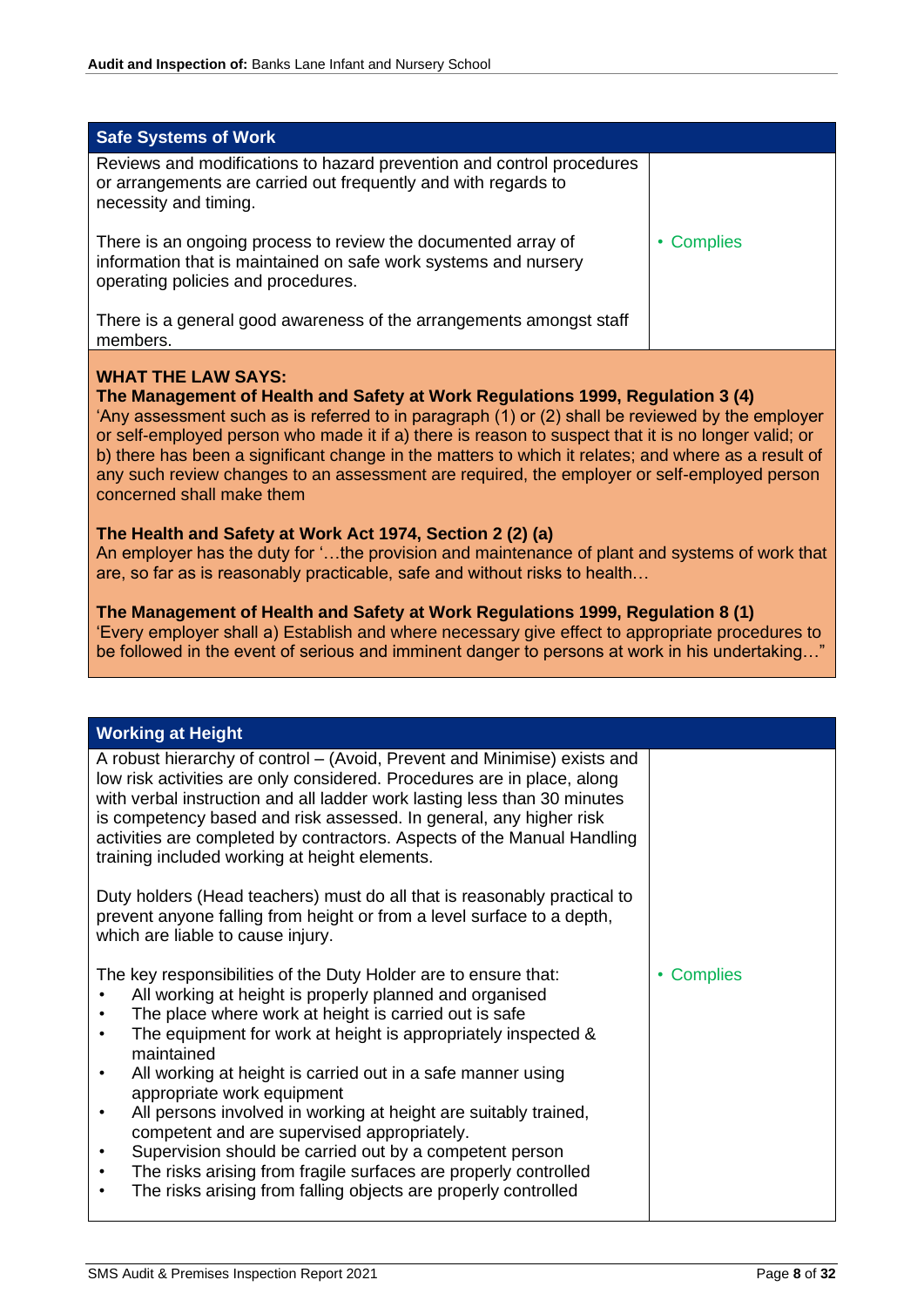<span id="page-9-0"></span>

| <b>Audit and inspection of:</b> Banks Lane Infant and Nursery School                                                                                                                                                                                                                                                                                                                                                                                                                                                                                                                                                                                                                                                                                                                                                                                                                                                                                                                                                                  |            |  |  |
|---------------------------------------------------------------------------------------------------------------------------------------------------------------------------------------------------------------------------------------------------------------------------------------------------------------------------------------------------------------------------------------------------------------------------------------------------------------------------------------------------------------------------------------------------------------------------------------------------------------------------------------------------------------------------------------------------------------------------------------------------------------------------------------------------------------------------------------------------------------------------------------------------------------------------------------------------------------------------------------------------------------------------------------|------------|--|--|
| A Ladder Inspection is completed by the Site Supervisor prior to each<br>use and a full inspection is undertaken on an annual basis. The last<br>documented Ladder Inspection date was 12 <sup>th</sup> March 2021.                                                                                                                                                                                                                                                                                                                                                                                                                                                                                                                                                                                                                                                                                                                                                                                                                   |            |  |  |
| <b>FURTHER INFORMATION:</b><br>A copy of the SMBC Guidance for Working at Height Policy is available from the Health, Safety<br>and Wellbeing Team. HRSafety&HealthTeam@stockport.gov.uk                                                                                                                                                                                                                                                                                                                                                                                                                                                                                                                                                                                                                                                                                                                                                                                                                                              |            |  |  |
| <b>Manual Handling</b>                                                                                                                                                                                                                                                                                                                                                                                                                                                                                                                                                                                                                                                                                                                                                                                                                                                                                                                                                                                                                |            |  |  |
| The school have the SMBC Guidance for Manual Handling and staff<br>have been given a copy of the guidance note and other information<br>with regards to Manual Handling activities. Also, examples of manual<br>handling have been risk assessed. Those staff who require training<br>have been identified and these people have received training and<br>instruction. Manufacturer's instructions are available for the erecting<br>of the lunch tables and chairs.                                                                                                                                                                                                                                                                                                                                                                                                                                                                                                                                                                  |            |  |  |
| SMBC adheres to the <b>SMART</b> approach to lifting:<br>Size up that load<br>Assess the load (shape, size and weight)<br>Determine where the load needs to be moved and placed<br>$\bullet$<br>Determine whether you can carry the load/whether a mechanical<br>$\bullet$<br>aid should be used<br>Move the load as close to the body as possible<br>Carry the load as close to the body as possible<br>Secure your grip<br>Always bend your knees<br>Keep feet apart in a comfortable position (usually in line with hips)<br>Minimise lower back bending<br>$\bullet$<br>Bend knees (squat or semi-squat position)<br>Raise the load with your legs<br>Lift the load with your legs, not your back, in a smooth motion<br>(avoid twisting or jerky movements)<br>Maintain normal curvature of the spine<br>Turn your feet in the direction you want to move<br>Change direction by pointing your feet and not twisting your back<br>To set the load down, squat down, keep your head up and allow<br>your legs to carry the weight | • Complies |  |  |

Please note that manual handling training is provided by the Health, Safety and Wellbeing Team at SMBC and can be booked through SLA Online;<https://secure2.sla-online.co.uk/SelectPortal.aspx>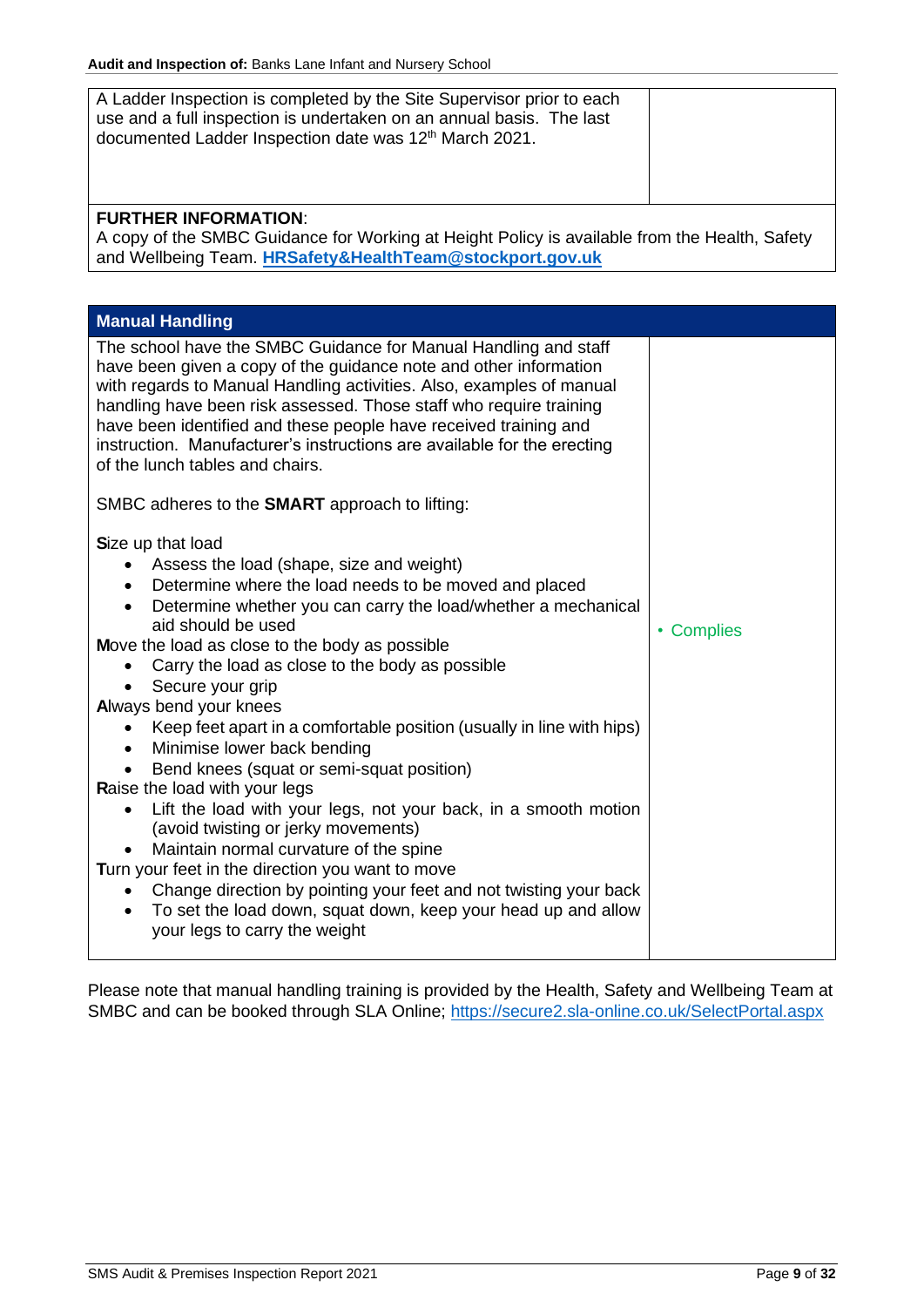# <span id="page-10-0"></span>**Control of Substances Hazardous To Health (COSHH)**  Product safety data sheets have been obtained from the manufacturer for every substance used at the school. COSHH risk assessments have been completed for all products used in the school and copies are available to view. COSHH risk assessments should be completed for substances used in the following departments: • Site supervisor has completed individual COSHH Risk Assessments along with the Safety Data Sheets information, • Complies If a container shows a warning symbol (see examples below), you must assess the risks to users.



#### **WHAT THE LAW SAYS:**

The Control of Substances Hazardous to Health (COSHH) Regulations stipulates that employers must:

- assess the risks to health from chemicals and decide what controls are needed;
- use those controls and make sure workers use them;
- make sure the controls are working properly;
- inform workers about the risks to their health; provide training for employees

Safety data sheets and/or COSHH risk assessments should be made available for users of hazardous substances.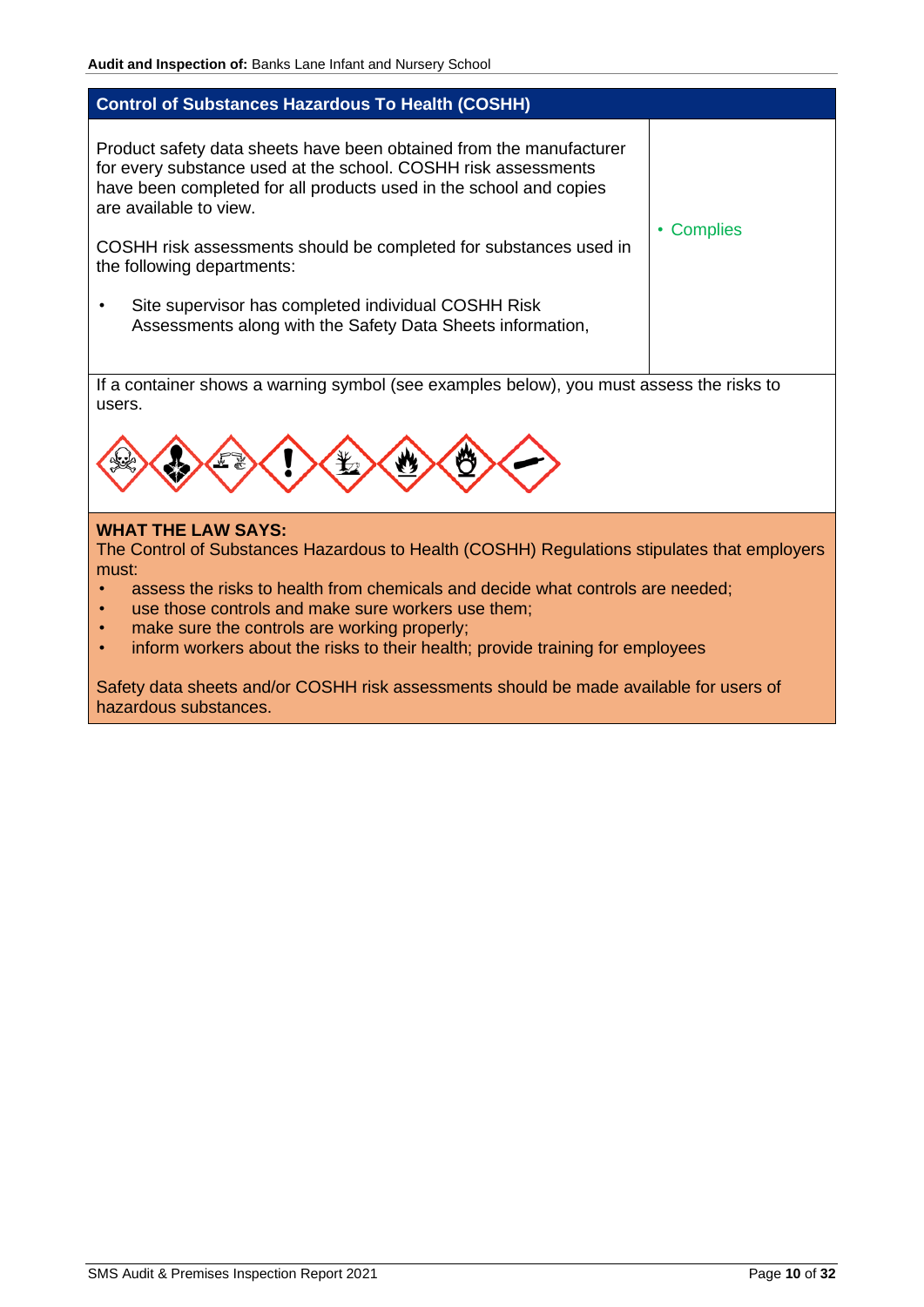<span id="page-11-0"></span>

| <b>Chemical Storage</b>                                                                                                                                                                                                                                                                   |            |  |  |
|-------------------------------------------------------------------------------------------------------------------------------------------------------------------------------------------------------------------------------------------------------------------------------------------|------------|--|--|
| Hazardous substances are being stored correctly. Hazardous<br>substances are kept to a minimum and always replaced with less<br>harmful products where possible.                                                                                                                          | • Complies |  |  |
| Steps have been taken to ensure appropriate separation of hazardous<br>substances to guard against accidental mixing. The hazardous<br>substances are fully secured in the Cleaning Cupboard and the Site<br>Supervisor's Office.                                                         |            |  |  |
| <b>BEST PRACTICE:</b><br>Butane (blue cylinders) and propane (red cylinders) both of which can be used for running<br>domestic type BBQ's used at school fairs/fates should not be stored on school premises. Any<br>solvent based products should be stored in lockable metal containers |            |  |  |
| <b>WHAT THE LAW SAYS:</b><br>The Dangerous Substances and Explosive Atmospheres Regulations, 2002 require that<br>flammable and highly flammable substances be controlled. These include petrol, LPG, solvent-<br>based paints, varnishes and some types of dust.                         |            |  |  |
| <b>Further information:</b><br>Regarding the control of hazardous substances can be obtained from<br>www.hse.gov.uk/COSHH/index.htm and a COSHH assessment tool is available from<br>www.coshh-essentials.org.uk.                                                                         |            |  |  |
| Help and advice is also available from the Health, Safety and Wellbeing team at the Council:<br>HRSafety&HealthTeam@stockport.gov.uk                                                                                                                                                      |            |  |  |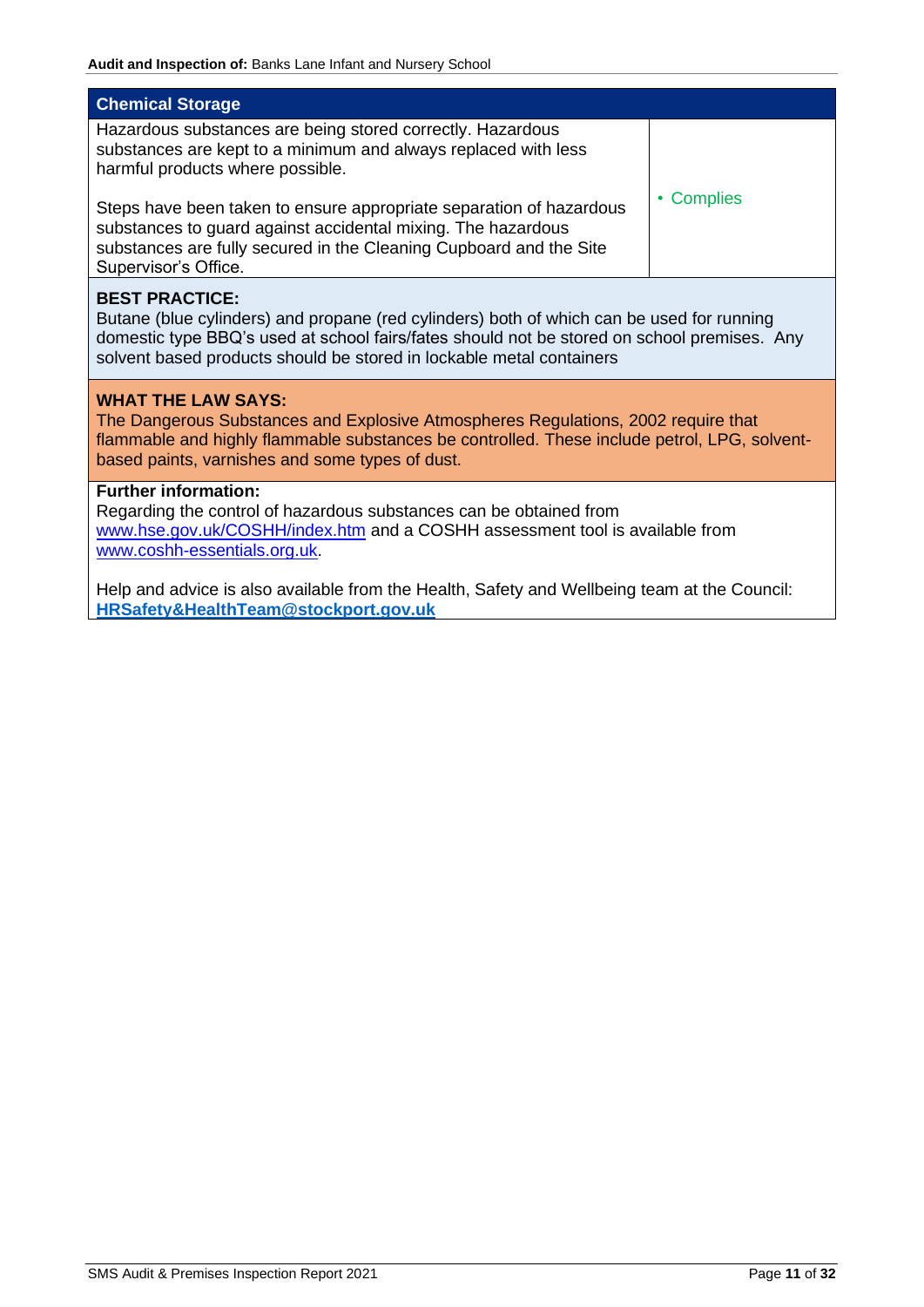<span id="page-12-0"></span>

| Dealing with Accidents, Incidents, III-Health and First Aid                                                                                                                                                                                                                                                                                                                                                                                                                                                                                              |                               |
|----------------------------------------------------------------------------------------------------------------------------------------------------------------------------------------------------------------------------------------------------------------------------------------------------------------------------------------------------------------------------------------------------------------------------------------------------------------------------------------------------------------------------------------------------------|-------------------------------|
| <b>ACCIDENT RECORDING:</b><br>The school is using the SMBC portal to report accident injuries and<br>dangerous occurrences https://forms.stockport.gov.uk/accidents-and-<br>incidents/what-are-you-reporting and will continue to use the portal to<br>report and record the more serious incidents and especially where<br>incidents involve a "workplace activity", school facilities or equipment.<br>Cuts, grazes and bumps are being managed appropriately via a locally<br>held accident reporting system based at the school.                     | • Complies                    |
| <b>ACCIDENT REPORTING</b><br>Staff are aware of the procedures for reporting incidents as required<br>under the 'Reporting of injuries, diseases and dangerous occurrences<br>regulations (RIDDOR) and are able to properly identify accidents and<br>incidents which must be highlighted to the Health, safety and Wellbeing<br>Team at SMBC for reporting to the Health and Safety Executive.<br>A Near Miss form is also used.                                                                                                                        | • Complies                    |
| <b>ACCIDENT/INCIDENT INVESTIGATION AND MONITORING</b><br>The school maintains a well-documented recording system to track and<br>document accidents and incidents. The recording of information<br>complies with the law and provides a basis for effective analysis. An<br>overview of accidents/incidents is regularly provided by the<br>Headteacher to the Governing body so that trends can be monitored.                                                                                                                                           | • Complies                    |
| <b>FIRST AID PROVISION</b><br>The first aid provision is good. The school is well resourced in terms of<br>trained personnel and equipment. The provisions comply with the law.<br>The Headteacher advised that some staff were awaiting further first aid<br>training.                                                                                                                                                                                                                                                                                  | • Complies                    |
| FIRST AID PROVISION - EARLY YEARS ONLY (UP TO 5 YEARS<br>OLD)<br>It is a requirement of the statutory framework that a paediatric first aider<br>is on the school premises at all times, when children are present (and at<br>least one person with paediatric first aid on outings). The school has a<br>sufficient number of paediatric first aiders.                                                                                                                                                                                                  | • Complies                    |
| <b>FIRST AID RECORDS</b><br>In addition to recording more serious incidents, minor injuries and any<br>first aid treatment given is locally recorded. During the audit, evidence<br>was produced to show that any first aid treatment given is properly<br>recorded. First Aid Boxes were appropriately stocked.<br>The First Aid Risk Assessment was reviewed in February, 2021.                                                                                                                                                                        | • Complies                    |
| <b>ADMINISTRATION OF MEDICINES</b><br>The school has procedures in place to support children with health and<br>medical needs. These include a written parental request form, a<br>monitoring system and secure storage for medicines. Designated staff<br>administer medical care as and when required, ensuring each dosage<br>is properly logged to avoid an accidental overdose. There is a<br>Managing Medical Conditions policy in place and the information for<br>children who have any food allergies is provided when preparing<br>snacks etc. | • Adheres to best<br>practice |
| <b>BEST PRACTICE:</b><br>The Information Management Toolkit for Schools (IRMS) is designed as guidance and sets out<br>certain requirements for the keeping of records;<br>For accidents involving adults in schools it is the date of the accident + 6 years;<br>For accidents involving pupils it is the Date of Birth $+25$ years;<br>Records relating to serious accidents and injury should be kept for date of incident + 12<br>VAARS                                                                                                              |                               |

#### years. **WHAT THE LAW SAYS: The Management of Health and Safety at Work Regulations 1999, Regulation 8 (1)**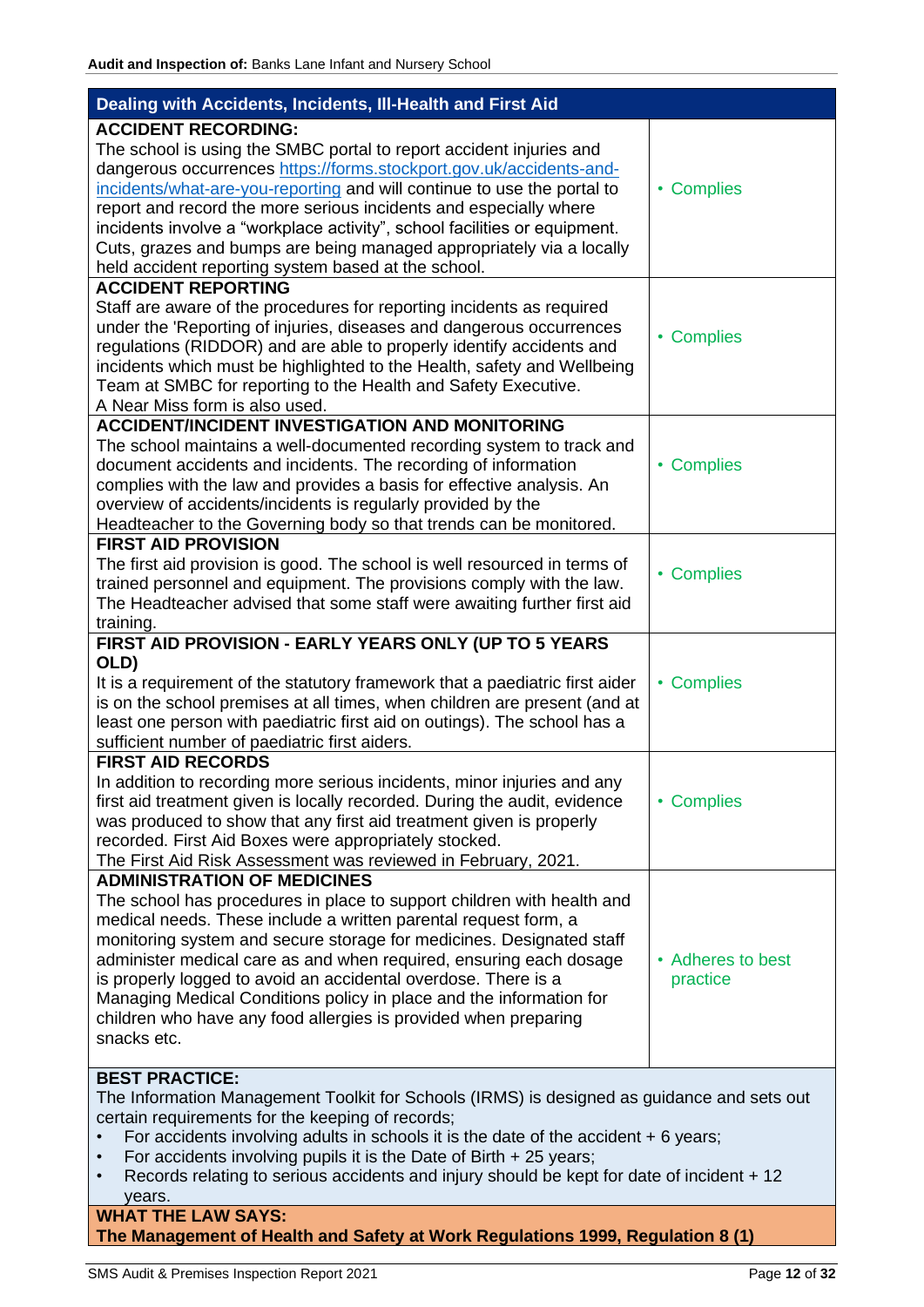#### 'Every employer shall—

Establish and where necessary give effect to appropriate procedures to be followed in the event of serious and imminent danger to persons at work in his undertaking…'

# **The Health and Safety (First Aid) Regulations 1981, Regulation 3**

'(1) An employer shall provide, or ensure that there are provided, such equipment and facilities as are adequate and appropriate in the circumstances for enabling first-aid to be rendered to his employees if they are injured or become ill at work.

(2) Subject to paragraphs (3) and (4), an employer shall provide, or ensure that there is provided, such number of suitable persons as is adequate and appropriate in the circumstances for rendering first-aid to his employees if they are injured or become ill at work; and for this purpose a person shall not be suitable unless he has undergone:

- a) such training and has such qualification as the Health and Safety Executive may approve for the time being in respect of that case or class of case, and
- b) such additional training, if any, as may be appropriate in the circumstances of that case.'

# **The Social Security (Claims and Payments) Regulations 1979, Regulations 25 (3)**

'…every employer by whom 10 or more people are normally employed… shall, subject to the following provisions of this paragraph –

keep readily accessible a book… in which the appropriate particulars… of any accident causing personal injury to a person employed by the employer…

# **Auditor - Note paperwork review details as well**

Copies of accident records were available during the Audit. The Headteacher requested that the Auditor ask the HSW Team Members to respond to an e-mail relating to an Accident in the school setting. The Auditor sent an e-mail to the Team requesting they contact the Headteacher. This was acted upon by the HSW Team on 27.4.21.

The school are awaiting some training for staff relating to First Aid as a few staff members first aid qualifications have expired. It is advised that this is completed sooner, rather than later.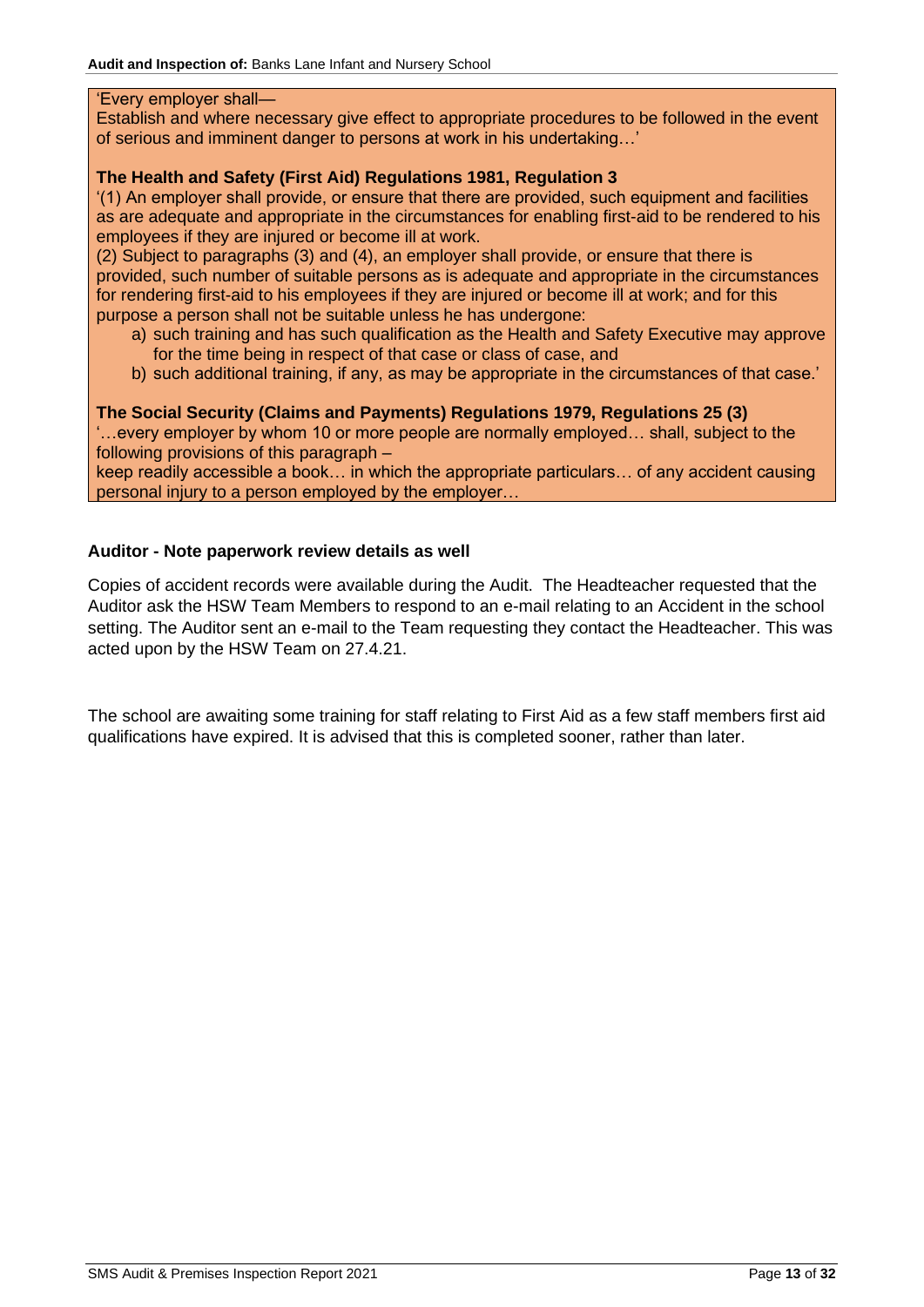<span id="page-14-0"></span>

| <b>Communication, Consultation and Cooperation</b>                                                                                                                                                                                                                                                                                                                                                                                                                                                                   |            |
|----------------------------------------------------------------------------------------------------------------------------------------------------------------------------------------------------------------------------------------------------------------------------------------------------------------------------------------------------------------------------------------------------------------------------------------------------------------------------------------------------------------------|------------|
| Communication, consultation and cooperation are all essential elements<br>of a robust health and safety ethos and is a legal requirement under the<br>Management of Health and Safety at Work Regulations 1999.                                                                                                                                                                                                                                                                                                      |            |
| Staff are provided with health and safety information and able to raise<br>any health and safety concerns: directly to the Headteacher, Deputy<br>Headteacher and the Pastoral Manager. Additional health, safety and<br>welfare information is provided to staff by the staff handbook, the Health<br>& Safety Policy, updated guidance notes and policy reviews, a bespoke<br>Health, Safety and Wellbeing Notice Board, located in the Staff Room,<br>and regular discussions during meetings and inset days etc. | • Complies |

## **BEST PRACTICE:**

Good communication of health and safety can be achieved by a number of ways. Staff can be provided with Health and Safety information through:

- Staff meetings
- Departmental Meetings
- Health and Safety Committees
- Leadership Groups

There should be a clearly defined route through which staff can express health and safety concerns. Staff should feel confident that their concerns are dealt with and so ideally such suggestions should be recorded.

The staff handbook is a useful way to communicate health and safety procedures. This could be located on the staff shared drive and should include information on how staff can report health and safety concerns, how staff should report defects, risk assessments, emergency procedures, accident reporting and how staff can access health and safety related policies and procedures

#### **ISO45001 Clauses 7.4.1 to 7.4.3**

"The organisation must establish, implement and maintain a process or processes for internal and external communications relevant to the OH&S management system, which provides for the gathering, updating and dissemination of information and which encompasses the following: What topics to communicate on, when to communicate, with whom to communicate, how to communicate".

It is, therefore, a legal requirement to consult and communicate with employees in all aspects of health and safety provision within the school and is an essential element of creating a robust health and safety culture.

Employers have a duty to consult with their employees, or their representatives, on health and safety matters. Union safety representatives or employee safety representative can assist with this process as well as providing valuable guidance in health and safety matters.

#### **WHAT THE LAW SAYS:**

It is a requirement that employers must consult all their employees on health and safety matters, in particular, with regard to:

- i). the introduction of any measure which may substantially affect their health and safety, e.g. the introduction of new equipment or new systems of work;
- ii). the arrangements for getting competent people to help them comply with health and safety laws;
- iii). the risks that have been identified from risk assessments, the hazards and dangers employees will be exposed to, and the measures in place to reduce or remove the risks;
- iv). the planning and organisation of any health and safety training;
- v). the health and safety consequences of introducing new technology.

## **Auditor - Note paperwork review details as well**

COSHH Assessments & Safety Data Sheets were in place for all hazardous products on site.

COSHH forms part of the Health and Safety Meetings.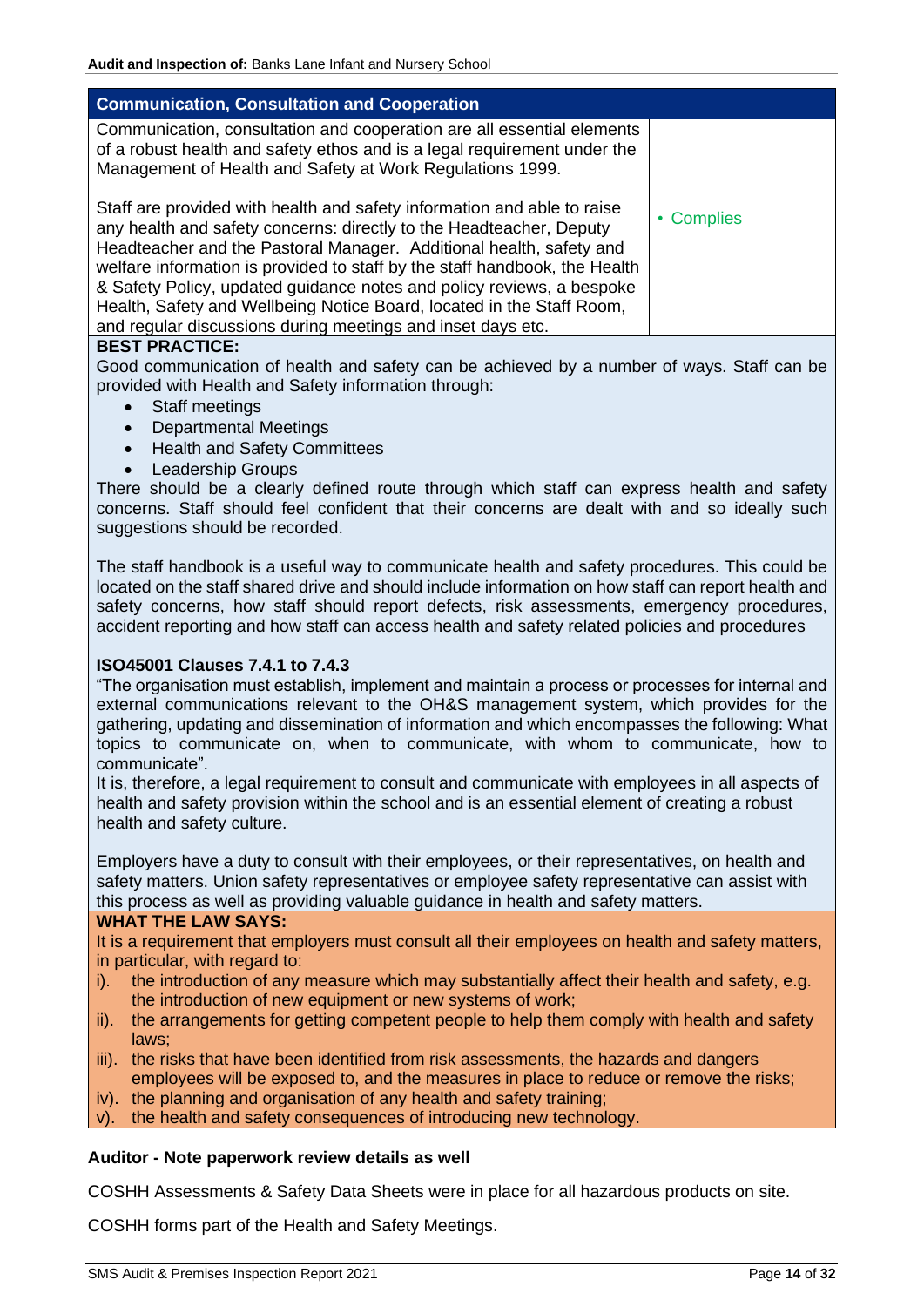<span id="page-15-0"></span>

| <b>Emergency Planning</b>                                                                                                                                                                                                                                                                                                               |                      |
|-----------------------------------------------------------------------------------------------------------------------------------------------------------------------------------------------------------------------------------------------------------------------------------------------------------------------------------------|----------------------|
| There are documented emergency evacuation procedures in place and<br>also a business continuity plan which details various issues that may affect<br>the school. There is further information and the SMBC Critical Incident<br>Plan is in place, which has been edited with details of various actions and<br>site relocation details. |                      |
| Consideration should be given to including the following in<br>the plan:                                                                                                                                                                                                                                                                |                      |
| how to respond efficiently during a crisis safeguarding pupils, staff and<br>visitors, this should name individuals and their roles during the<br>situation;                                                                                                                                                                            |                      |
| preventing an escalation of the situation;                                                                                                                                                                                                                                                                                              |                      |
| arrangements to temporarily relocate pupils if necessary;<br>$\bullet$<br>contact details e.g. emergency numbers, School Service, Critical<br>$\bullet$                                                                                                                                                                                 | <b>Complies</b><br>۰ |
| Incident Response Team, etc.;<br>emergency arrangements in case of an incident during an educational                                                                                                                                                                                                                                    |                      |
| visit.                                                                                                                                                                                                                                                                                                                                  |                      |
| Once the emergency plan has been ratified by the Governing body, it<br>should be shared with all those with responsibilities so that they are aware<br>of the procedures to follow in a crisis.                                                                                                                                         |                      |
| The Critical Incidents Guidance needs to have the sections that mention<br>Pat and Barry Morgan in them removed, as both of the named people,<br>have now left SMBC. The Guidance needs updating with alternative<br>names. The School will look into this.                                                                             |                      |

#### <span id="page-15-1"></span>**Lockdown**

The first step in preparing a lockdown policy is to be realistic about the risks for the school and its pupils and will be linked to the ease of access into the school buildings. Whilst terrorism has prompted schools to consider a lockdown procedure, different schools will identify different risks and the likelihood of a negative event will vary. The risk may come from an intruder, aggrieved parent, or an incident in the immediate vicinity of the school.

| Staff are fully aware of the procedures should a lockdown need to be<br>initiated, extensive discussions have taken place and potential issues have<br>been raised. | . Complies |
|---------------------------------------------------------------------------------------------------------------------------------------------------------------------|------------|
| A Lockdown Test was undertaken on 1 <sup>st</sup> April 2021 by the Headteacher.                                                                                    |            |

## **Auditor - Note paperwork review details as well**

The Lockdown Policy was available to view during this Audit and was dated April 2021.

The Critical Incidents Policy and Guidance needs updating with the new names of the persons to contact relating to Critical Incidents at SMBC, as the former named personnel have now left SMBC.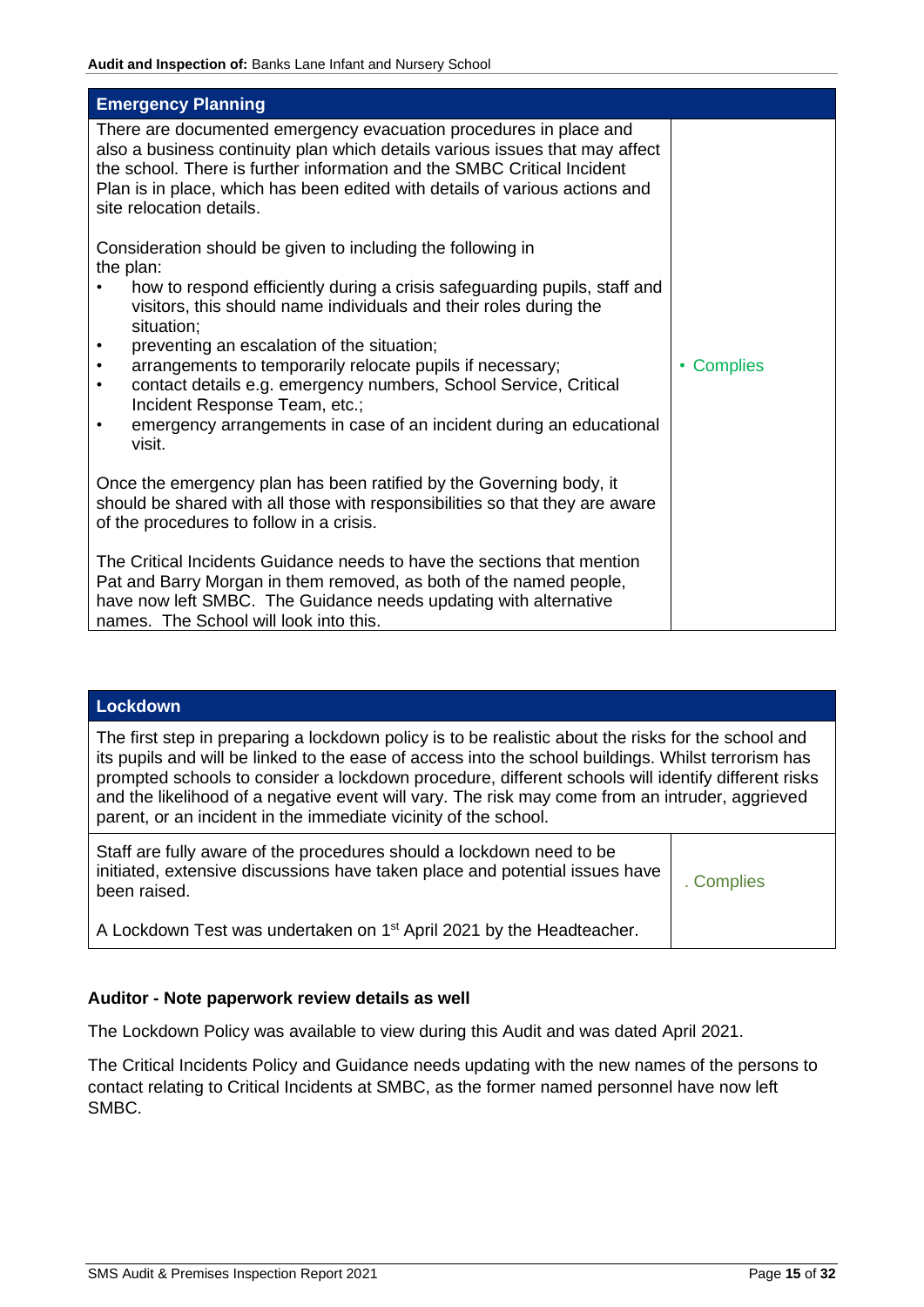# <span id="page-16-0"></span>**8.2 Buildings and Grounds**

<span id="page-16-1"></span>

| <b>Fire Safety Management</b>                                                                                                                                                                                                                                                                                                                                                                                                                                                       |                              |
|-------------------------------------------------------------------------------------------------------------------------------------------------------------------------------------------------------------------------------------------------------------------------------------------------------------------------------------------------------------------------------------------------------------------------------------------------------------------------------------|------------------------------|
| <b>FIRE RISK ASSESSMENT</b><br>The school has a Fire Risk Assessment in place, which appears to be<br>suitable and sufficient in that, as far as it was practicable to tell, the<br>main risks have been identified. The Risk Assessment had been<br>reviewed by the Headteacher in February 2021. The original Risk<br>Assessment was completed on 28 <sup>th</sup> June 2016 so it is advised that a<br>new Fire Risk Assessment be sourced.                                      | • Partially complies         |
| <b>WHAT THE LAW SAYS:</b><br>Under the Regulatory Reform (Fire Safety) 2005 Order every premises with 5 or more<br>employees must assess the risks from fire, record the findings and inform all staff of the outcome<br>of the assessment.                                                                                                                                                                                                                                         |                              |
| <b>BEST PRACTICE:</b><br>It is recommended by SMBC that 4 years is the maximum period that should be left between Fire<br><b>Risk Assessments.</b>                                                                                                                                                                                                                                                                                                                                  |                              |
| FIRE ALARM - TESTING AND MAINTENANCE BY A COMPETENT<br><b>PERSON</b><br>The fire alarm was installed in October 2020 and the school are in<br>contact with the installation company about a 6 months service being<br>carried out.                                                                                                                                                                                                                                                  | • Complies                   |
| <b>EMERGENCY LIGHTING TESTING AND MAINTENANCE BY A</b><br><b>COMPETENT PERSON</b><br>The emergency lighting has been serviced within the last 6 to 12 months<br>by Stockport Homes in April 2021.                                                                                                                                                                                                                                                                                   | • Complies                   |
| FIRE-FIGHTING EQUIPMENT - SERVICE BY A COMPETENT PERSON<br>Fire-fighting equipment has been serviced in the last 12 months and<br>service records were available to evidence this dated 11 <sup>th</sup> February 2021.<br>The service was carried out by Walker Fire as part of their contract with<br>Stockport Homes.<br>FIRE-FIGHTING EQUIPMENT - CHECKS BY THE SITE SUPERVISOR<br>Fire-fighting equipment is checked by the Site Supervisor as part of his<br>weekly checklist | • Complies in both<br>areas  |
| <b>CALL POINTS - CHECKS BY THE SCHOOL</b><br>A different call point is tested weekly and the results recorded. The Fire<br>Authority will ask to see evidence that these tests are carried out when the<br>school is inspected. Failure to produce written evidence could result in an<br>improvement notice. It is an offence to falsify records.<br><b>CALL POINTS - CHECKS BY A CONTRACTOR</b><br>The Dodd Group carried out checks of Call Points in August 2020.               | • Complies in both<br>areas  |
| <b>EMERGENCY LIGHTING - CHECKS BY THE SCHOOL</b><br>Emergency lights are being tested monthly by the Site Supervisor who has<br>been shown how to carry this out by Stockport Homes.                                                                                                                                                                                                                                                                                                | <b>Complies</b><br>$\bullet$ |
| <b>WHAT THE LAW SAYS:</b><br>All emergency lights must be checked each month to ensure continued operation of all assets.<br>Results should be recorded, and faults rectified immediately.                                                                                                                                                                                                                                                                                          |                              |
| <b>MEANS OF ESCAPE - CHECKS BY THE SCHOOL</b><br>The school checks the facilities, equipment and devices (e.g. fire exits, fire<br>doors, exit routes) provided for fire safety are inspected weekly for                                                                                                                                                                                                                                                                            | <b>Complies</b><br>٠         |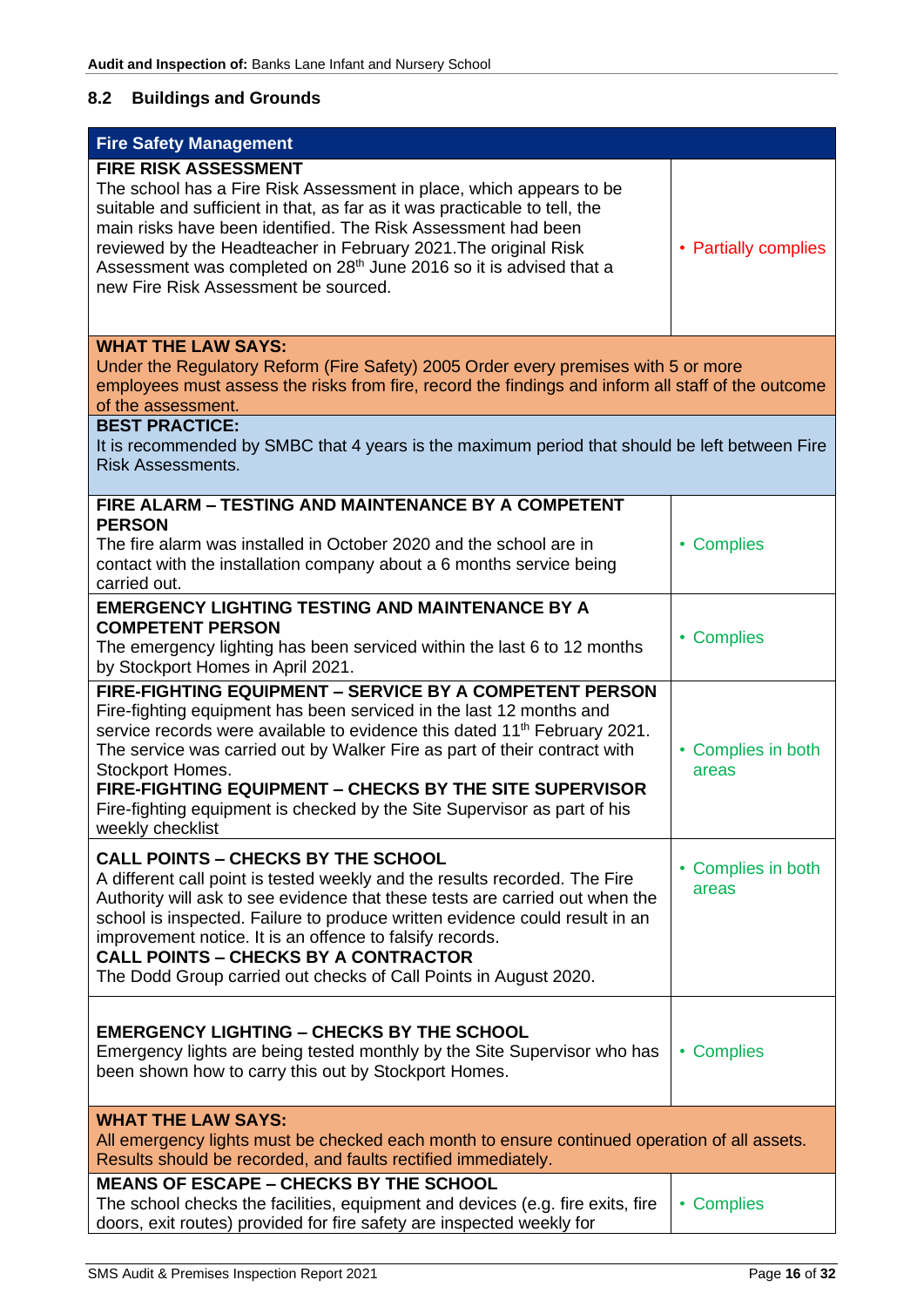| damage, blockages and ease of access and there is a written record of<br>these findings. The last documented record was dated 26th April 2021.                                                                                                                                                                                                                                                                                                   |                      |
|--------------------------------------------------------------------------------------------------------------------------------------------------------------------------------------------------------------------------------------------------------------------------------------------------------------------------------------------------------------------------------------------------------------------------------------------------|----------------------|
| <b>WHAT THE LAW SAYS:</b><br>It is a legal requirement to ensure that facilities, equipment and devices provided for fire safety<br>are checked on a weekly basis. For example, that emergency exit routes are not blocked, that<br>final exit routes and stairwells are free from combustible material and that fire doors are in good<br>working order. Regular checks must be included in an effective fire prevention monitoring<br>routine. |                      |
| <b>FIRE DRILLS</b><br>Timed emergency evacuation drills are carried out each term and are<br>properly recorded. The last Fire Drill was dated 26 <sup>th</sup> March 2021.                                                                                                                                                                                                                                                                       | <b>Complies</b><br>۰ |
| <b>BEST PRACTICE:</b><br>Guidance in relation to the display of pupil's work in in accordance with the Fire and Regulatory<br>Reform Order 2005 and as agreed by OFSTED, Chief Fire Officers Association and the<br>Department for Education is available from the health, safety and wellbeing team on request.<br>HRSafety&HealthTeam@stockport.gov.uk                                                                                         |                      |

# **Auditor - Note paperwork review details as well**

A new Fire Risk Assessment needs to be sourced as the last external one was dated 28<sup>th</sup> June 2016 and it is advised that a new Fire Risk Assessment is undertaken at least every 4 years, or sooner, if there have been significant changes to the layout of the school.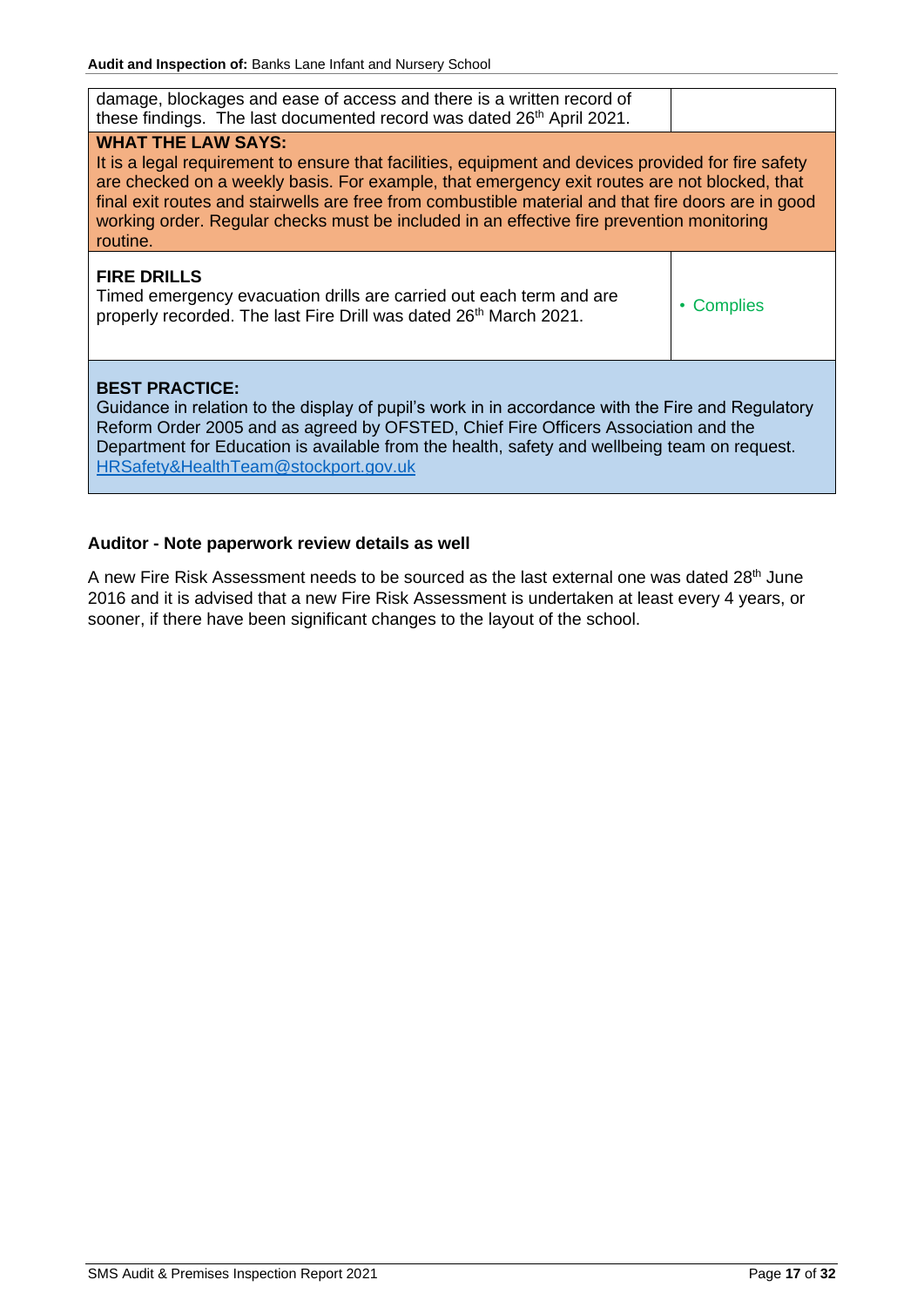<span id="page-18-0"></span>

| <b>Asbestos</b>                                                                                                                                                                                                                                                                                                                                                                                                                                                                                                                                                                                                                                                                                                                                                                                                                                             |            |
|-------------------------------------------------------------------------------------------------------------------------------------------------------------------------------------------------------------------------------------------------------------------------------------------------------------------------------------------------------------------------------------------------------------------------------------------------------------------------------------------------------------------------------------------------------------------------------------------------------------------------------------------------------------------------------------------------------------------------------------------------------------------------------------------------------------------------------------------------------------|------------|
| An up to date management survey of Asbestos Containing Materials<br>(ACM's) is held by the school and the risks associated with these ACM's<br>have been assessed, the survey has been updated annually to show<br>changes in circumstances and condition of the asbestos. A plan exists for<br>the management of the asbestos in the school, staff and visitors to the<br>school (especially contractors) are made aware of the location of any<br>asbestos and understand the risks involved in any accidental disturbance.<br>The management of asbestos is kept under review and is reported to<br>Governors annually at least, or when any refurbishment work is due to<br>take place in the school.<br>The School is now asbestos free.<br>There is a legal duty to ensure that:<br>staff and contractors are made aware of the location/type of ACM. | • Complies |
| the state of ACM's is monitored and changes in condition are reported<br>$\bullet$<br>immediately                                                                                                                                                                                                                                                                                                                                                                                                                                                                                                                                                                                                                                                                                                                                                           |            |
| The survey and risk register is updated following the removal of any<br>$\bullet$<br>ACM's by a competent person                                                                                                                                                                                                                                                                                                                                                                                                                                                                                                                                                                                                                                                                                                                                            |            |
| <b>WHAT THE LAW SAYS</b>                                                                                                                                                                                                                                                                                                                                                                                                                                                                                                                                                                                                                                                                                                                                                                                                                                    |            |
| The Control of Asbestos Regulations 2012 states:<br>"The measures to be specified in the plan for managing the risk shall include adequate                                                                                                                                                                                                                                                                                                                                                                                                                                                                                                                                                                                                                                                                                                                  |            |
| measures for                                                                                                                                                                                                                                                                                                                                                                                                                                                                                                                                                                                                                                                                                                                                                                                                                                                |            |
| a) monitoring the condition of any asbestos or any substance containing or suspected of<br>containing asbestos;                                                                                                                                                                                                                                                                                                                                                                                                                                                                                                                                                                                                                                                                                                                                             |            |
| b) ensuring any asbestos or any such substance is properly maintained or where necessary<br>safely removed; and                                                                                                                                                                                                                                                                                                                                                                                                                                                                                                                                                                                                                                                                                                                                             |            |
| c) ensuring that information about the location and condition of any asbestos or any such<br>substance is:                                                                                                                                                                                                                                                                                                                                                                                                                                                                                                                                                                                                                                                                                                                                                  |            |
| provided to every person liable to disturb it<br>(i)                                                                                                                                                                                                                                                                                                                                                                                                                                                                                                                                                                                                                                                                                                                                                                                                        |            |
| made available to the emergency services."<br>(ii)                                                                                                                                                                                                                                                                                                                                                                                                                                                                                                                                                                                                                                                                                                                                                                                                          |            |

<span id="page-18-1"></span>

| <b>Legionella Risk Assessment</b>                                                                                                                                                                                                                                                                                                                                                                     |                 |  |
|-------------------------------------------------------------------------------------------------------------------------------------------------------------------------------------------------------------------------------------------------------------------------------------------------------------------------------------------------------------------------------------------------------|-----------------|--|
| An up to date legionella risk assessment and written scheme were<br>available at the time of the audit. A competent person had carried this<br>out and any action points highlighted were being acted upon by the<br>school accordingly. Further advice is available On the management of<br>Legionella is available from your service provider and also the<br>HRSafety&HealthTeam@stockport.gov.uk. | <b>Complies</b> |  |
| The Legionella Risk Assessment was dated 6 <sup>th</sup> April 2020 and was<br>undertaken by Stockport Homes                                                                                                                                                                                                                                                                                          |                 |  |
| <b>WHAT THE LAW SAYS:</b><br>It is a requirement to make a suitable and sufficient assessment of the risk of exposure to<br>legionella bacteria from work activities or water systems. It is the responsibility of the duty holder<br>to ensure this is carried out by a competent person and reviewed regularly or following a<br>significant change.                                                |                 |  |
| The School have a comprehensive Legionella Testing Service in place<br>as they receive monthly, and quarterly checks from an external<br>company along with having their Legionella Risk Assessment<br>undertaken every 2 years.                                                                                                                                                                      | <b>Complies</b> |  |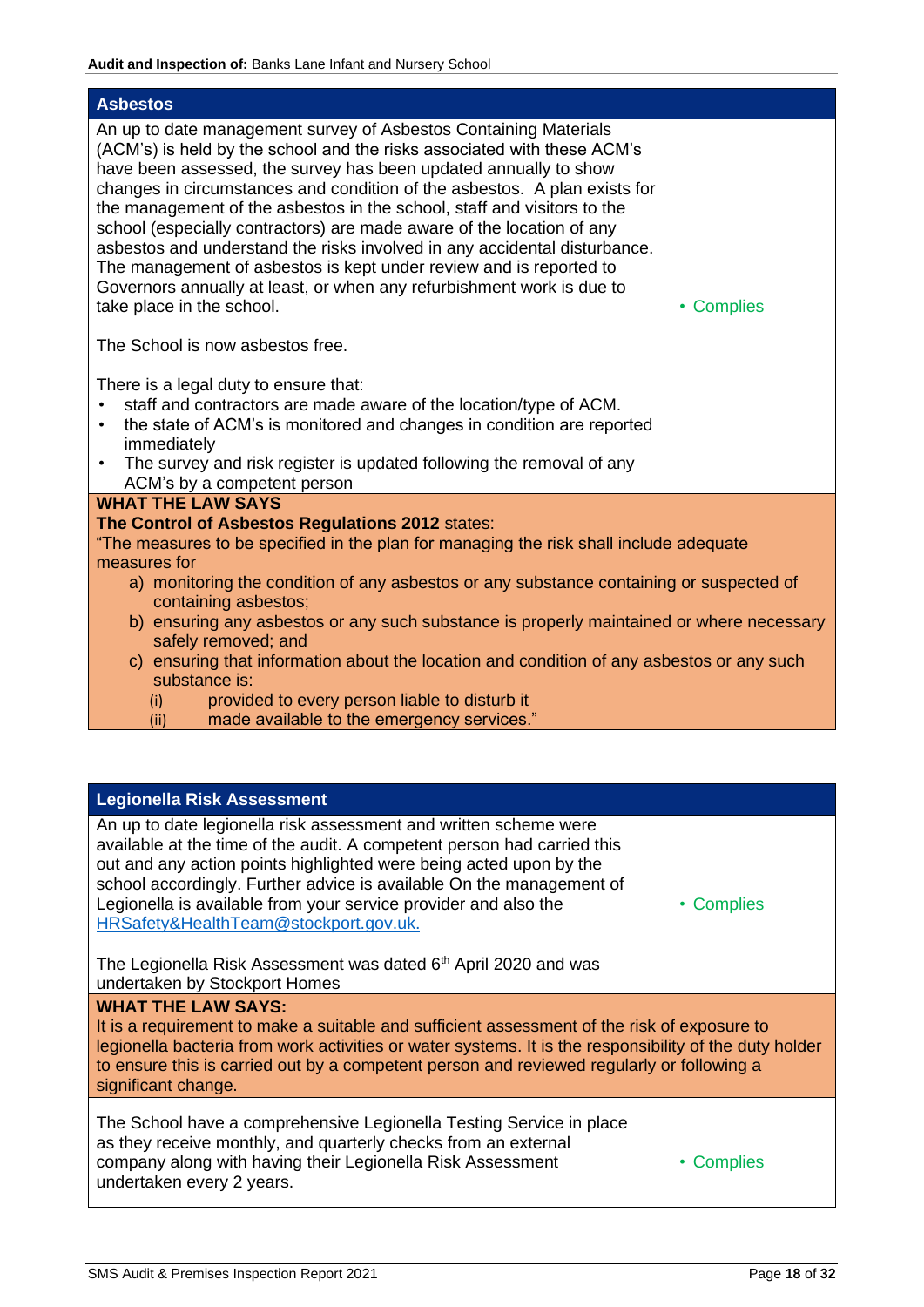| The weekly tests recommended by the Legionella Risk Assessment are<br>currently being carried out by HSL (Alchem), who have received the<br>necessary training. A full maintenance programme by a competent<br>person is in place. Further advice can be sought from your service<br>provider or the HRSafety&HealthTeam@stockport.gov.uk | • Complies |
|-------------------------------------------------------------------------------------------------------------------------------------------------------------------------------------------------------------------------------------------------------------------------------------------------------------------------------------------|------------|
| Quarterly Legionella Testing is carried out by HSL (Alchem). The last<br>recorded date was 9 <sup>th</sup> February 2021.                                                                                                                                                                                                                 |            |

# **Auditor - Note paperwork review details as well**

All Legionella related testing is undertaken by an external company. The Site Supervisor flushes the little used outlets at least once a week.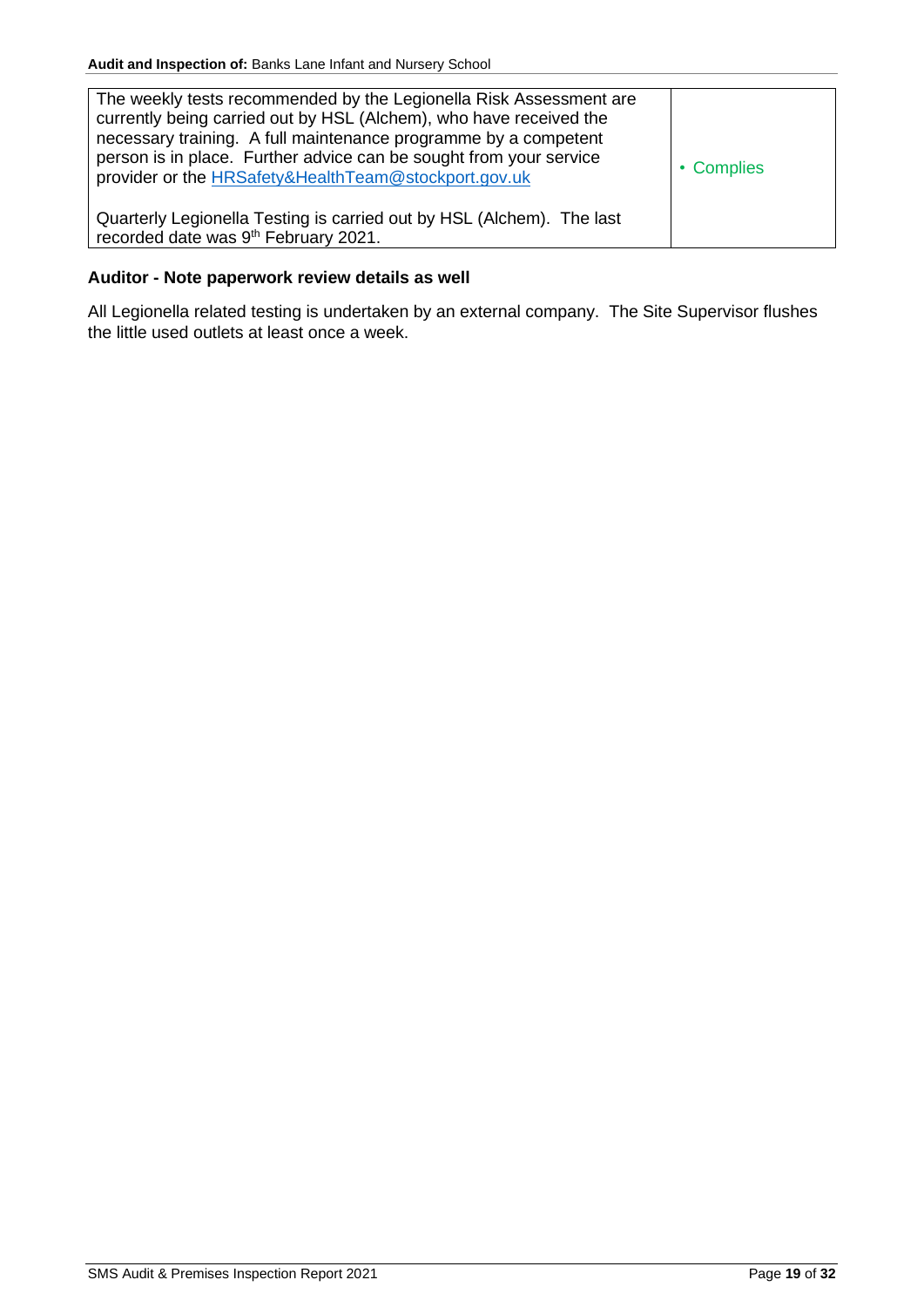<span id="page-20-0"></span>

| <b>Gas and Electrical Safety: Systems and Appliances</b>                                                                                                                                                                                                                                                                                                                                                                                                                                 |                              |
|------------------------------------------------------------------------------------------------------------------------------------------------------------------------------------------------------------------------------------------------------------------------------------------------------------------------------------------------------------------------------------------------------------------------------------------------------------------------------------------|------------------------------|
| <b>GAS SAFTEY</b><br>Service records were available to show that the gas boilers are serviced<br>regularly. The last documented date was 17 <sup>th</sup> September 2020.<br>The Gas Safety Soundness/Tightness was last inspected on 21 <sup>st</sup><br>October 2015 and is now overdue. The school are in contact with the<br>provider Stockport Homes to have the test undertaken.                                                                                                   | <b>Complies</b><br>٠         |
| <b>FIXED ELECTRICAL INSTALLATION</b><br>A competent person has checked the fixed electrical installations within<br>the last 5 years and documentation was provided to evidence this. The<br>last documented inspection date was $27th$ January 2021 by the Dodd<br>Group                                                                                                                                                                                                                | <b>Complies</b><br>$\bullet$ |
| PORTABLE ELECTRICAL APPLIANCES<br>The school has a suitable and sufficient PAT policy in place (including a<br>risk assessment) and any equipment identified as high risk in this<br>assessment has been tested. A competent person has completed the<br>testing within the last year and defective equipment has been<br>permanently removed or repaired and re-tested. A model risk<br>assessment and PAT policy is available from<br>HRSafety&HealthTeam@stockport.gov.uk on request. | <b>Complies</b><br>٠         |
| <b>LIGHTNING CONDUCTORS</b><br>The Lightning Conductors were last inspected by Santon on 24 <sup>th</sup><br>September 2020.                                                                                                                                                                                                                                                                                                                                                             | . Complies                   |

<span id="page-20-1"></span>

| <b>Outdoor Play Equipment</b>                                                                                                                                                                                                                                                                                                                                                                                                                                                                                                                                                                  |            |
|------------------------------------------------------------------------------------------------------------------------------------------------------------------------------------------------------------------------------------------------------------------------------------------------------------------------------------------------------------------------------------------------------------------------------------------------------------------------------------------------------------------------------------------------------------------------------------------------|------------|
| As part of best practice, a formal prior to use inspection of the<br>playground equipment is carried out daily by supervising staff. Monthly<br>recorded inspections are undertaken and recorded by a competent<br>person (Site Supervisor) and records are available to verify this.<br>Additionally, an annual inspection by an insurance approved contractor<br>is carried out. The last external Inspection was undertaken on 3rd March<br>2021 by Triad. The Site Supervisor undertakes daily visual inspections<br>of the play equipment and this is documented on his daily work sheet. | • Complies |

<span id="page-20-2"></span>

| <b>Contractors</b>                                                                                                                                                                                                                                                                                                                                                                                                                                                                                                                                                                                                                                                                                                                                                                                                                                                                                                                                                                       |            |
|------------------------------------------------------------------------------------------------------------------------------------------------------------------------------------------------------------------------------------------------------------------------------------------------------------------------------------------------------------------------------------------------------------------------------------------------------------------------------------------------------------------------------------------------------------------------------------------------------------------------------------------------------------------------------------------------------------------------------------------------------------------------------------------------------------------------------------------------------------------------------------------------------------------------------------------------------------------------------------------|------------|
| The school uses contractors that have come from an approved list. If<br>they were to use other contractors, the below should be considered:<br>what experience they have in the type of work you want done;<br>what their health and safety policies and practices are;<br>$\bullet$<br>examples of their recent health and safety performance (number of<br>$\bullet$<br>accidents etc.);<br>what qualifications and skills they have;<br>$\bullet$<br>their selection procedure for sub-contractors;<br>their safety method statements;<br>$\bullet$<br>what health and safety training and supervision they provide;<br>$\bullet$<br>their arrangements for consulting their workforce;<br>$\bullet$<br>if they have any independent assessment of their competence;<br>$\bullet$<br>if they are members of a relevant trade or professional body.<br>٠<br>The school can then decide how much evidence needs to be sought in<br>support of what prospective contractors have stated. | • Complies |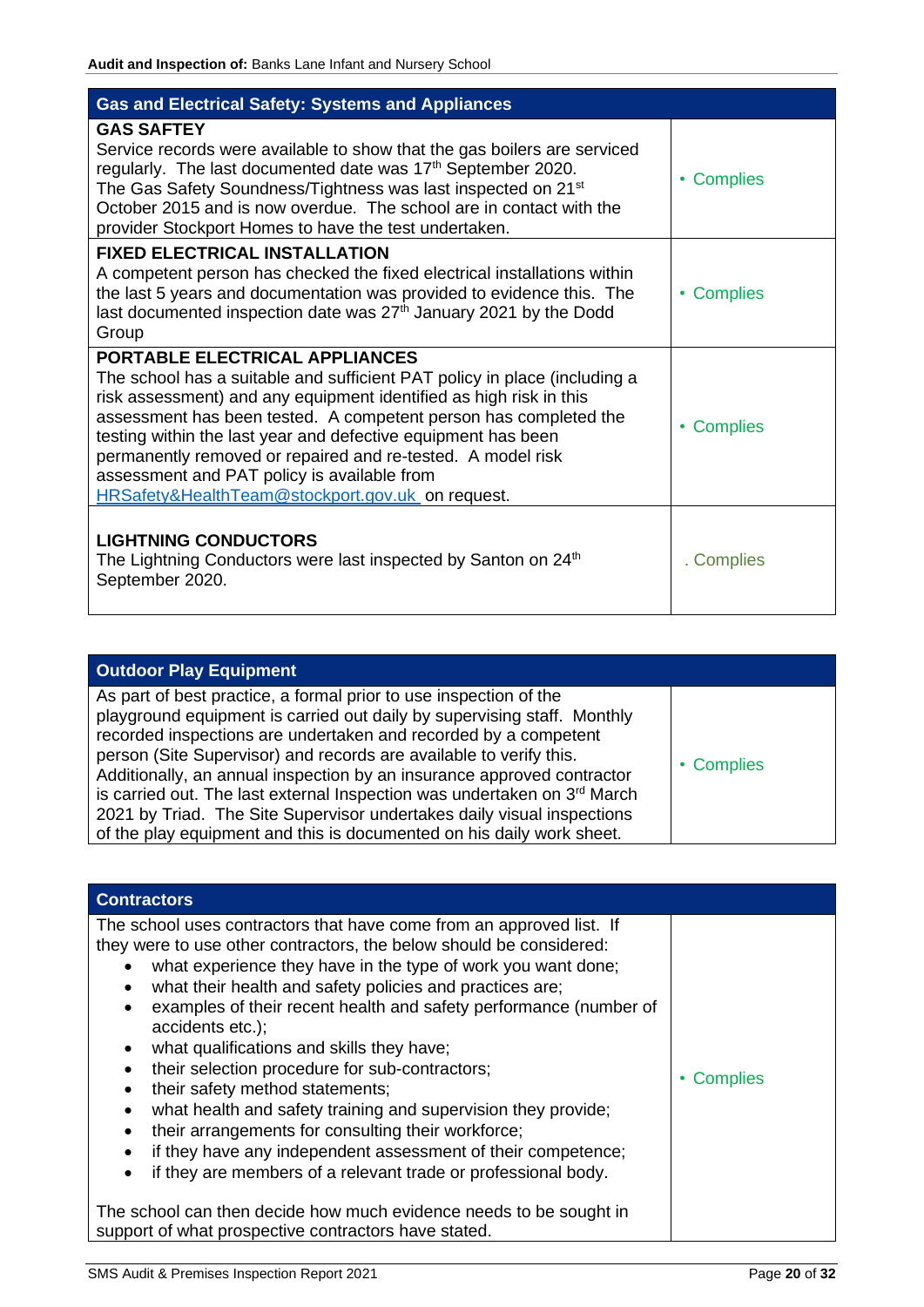<span id="page-21-0"></span>

| <b>Pedestrian and Vehicular Movement</b>                                                                                                                                                                                                                                                                                                                                                           |                 |
|----------------------------------------------------------------------------------------------------------------------------------------------------------------------------------------------------------------------------------------------------------------------------------------------------------------------------------------------------------------------------------------------------|-----------------|
| The school has looked carefully at arrangements for drop off and pick up<br>times and has conducted a site-specific risk assessment where high risks<br>have been identified. Pedestrian walkways are provided and clearly<br>defined to ensure staff, pupils, parents and visitors have a safe route into<br>and out of the school building. The last Risk Assessment was dated<br>February 2021. | <b>Complies</b> |
| Pupil areas are properly separated from car parks and other vehicle<br>movement areas such as deliveries and refuse collection.                                                                                                                                                                                                                                                                    | Complies        |

<span id="page-21-1"></span>

| <b>Kitchen: Access</b>                                                                                                                                                                                                                                                                                |            |
|-------------------------------------------------------------------------------------------------------------------------------------------------------------------------------------------------------------------------------------------------------------------------------------------------------|------------|
| Because this is a high-risk area access to the kitchen is secure. Any staff<br>or visitors entering the food preparation area should wear appropriate<br>Personal Protective Equipment such as slip resistant footwear. Hair must<br>be tied back and covered with a hat to avoid contaminating food. | • Complies |
| Pest Control visit the school on a regular basis. The last documented visit<br>date was 14th April 2021 and was undertaken by SMBC.                                                                                                                                                                   |            |

<span id="page-21-2"></span>

| <b>Kitchen: Extractor Hoods</b>                                                                                                                                                                                                                                               |            |
|-------------------------------------------------------------------------------------------------------------------------------------------------------------------------------------------------------------------------------------------------------------------------------|------------|
| The extractor hoods are cleaned and serviced on an annual basis, which is<br>good practice. The school should ensure that the recommended system is<br>cleaned and serviced to the standard in TR19 guidance. The last<br>documented service of the hoods was September 2020. | • Complies |
| <b>BEST PRACTICE:</b>                                                                                                                                                                                                                                                         |            |

Extractor hoods and local exhaust ventilation systems should be cleaned and serviced by a competent person at least annually.

<span id="page-21-3"></span>

| <b>Stage Lighting and Rigging</b>                                                                                                                                                                                                                                                                                                                                                                                                                                                                                                                                                                                                                                                                                                                                                                                 |            |
|-------------------------------------------------------------------------------------------------------------------------------------------------------------------------------------------------------------------------------------------------------------------------------------------------------------------------------------------------------------------------------------------------------------------------------------------------------------------------------------------------------------------------------------------------------------------------------------------------------------------------------------------------------------------------------------------------------------------------------------------------------------------------------------------------------------------|------------|
| Stage lighting electrical systems are periodically inspected annually and<br>have an Electrical Installation Condition Report (EICR) to demonstrate a<br>compliant maintenance regime. Compliance with wiring regulations<br>BS7671: 2008 is required and overhead static equipment such as fixed<br>lighting bars, curtain tracks or other equipment must be inspected annually<br>under the Provision and Use of Work Equipment Regulations 1998<br>(PUWER). Whilst Winched systems such as scenery bars and pulleys<br>need to be tested annually under the Lifting Operations and Lifting<br>Equipment Regulations 1998. PAT is also required annually of frequently<br>moved lights/fittings. The last documented inspection date was 1 <sup>st</sup> August,<br>2020 and was undertaken by Stockport Homes. | • Complies |

Note: From September 2020 proposed EU regulations will impose a minimum efficiency for all light sources – including stage lighting – These regulations are 85 lumens per watt and a maximum standby power of 0.5W. Unfortunately, most stage lighting equipment fails to meet these guidelines – including tungsten fixtures and even the latest LED fixtures. Schools will still be able to use equipment in 2020, but new stock and essential components such as compatible bulbs will no longer be able to be supplied in the EU, quickly rendering existing equipment obsolete. For further information on legal compliance contact the [HRSafety&HealthTeam@stockport.gov.uk](mailto:HRSafety&HealthTeam@stockport.gov.uk)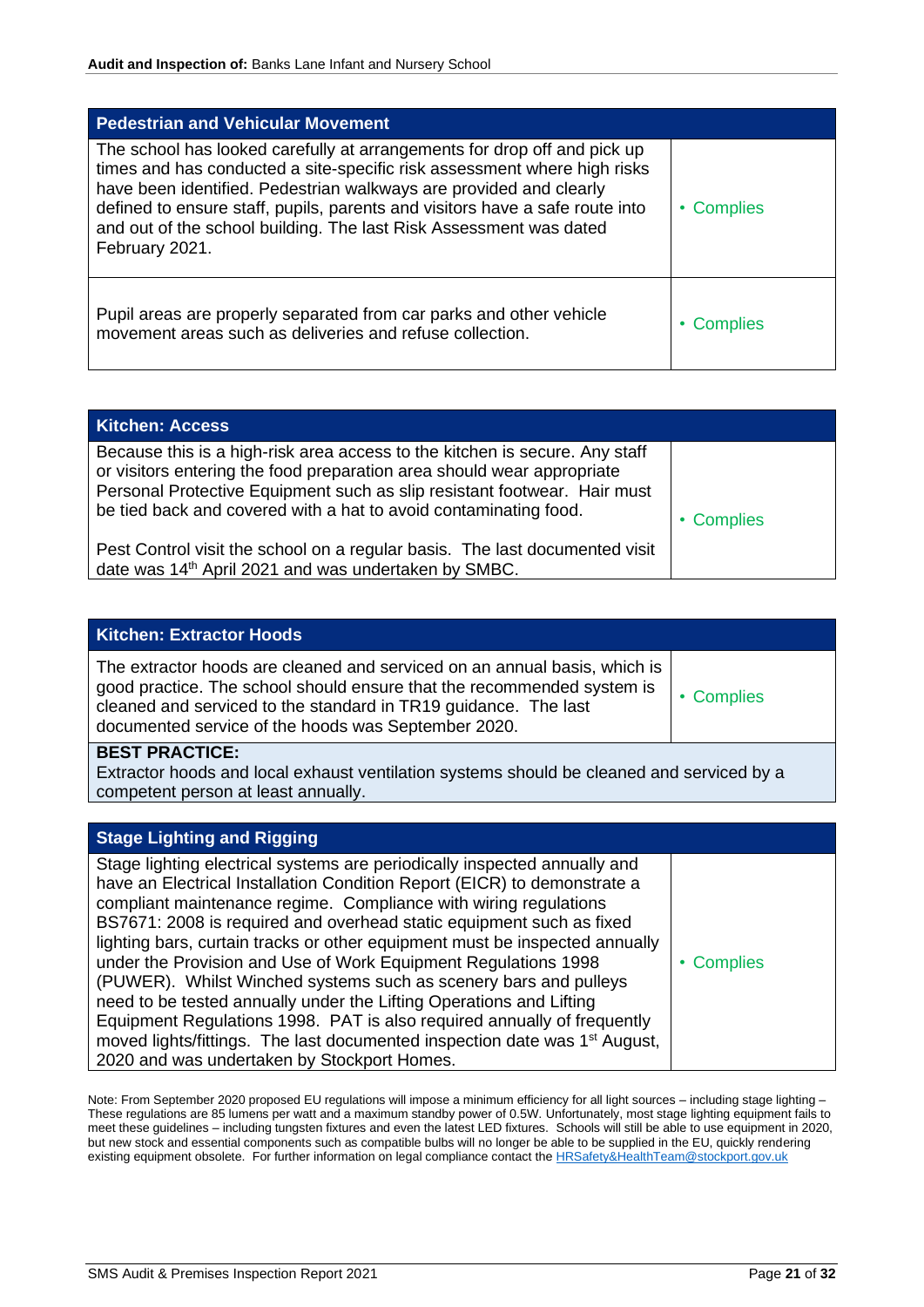<span id="page-22-0"></span>

| <b>Roller Shutters</b>                                                                                                                                                                                                                                                                                                                                                                                                                                                                                                                                                                                                                                                                                                                                                                        |            |
|-----------------------------------------------------------------------------------------------------------------------------------------------------------------------------------------------------------------------------------------------------------------------------------------------------------------------------------------------------------------------------------------------------------------------------------------------------------------------------------------------------------------------------------------------------------------------------------------------------------------------------------------------------------------------------------------------------------------------------------------------------------------------------------------------|------------|
| Design, manufacture, supply and installation of roller shutters comes under<br>Supply of Machinery (Safety) Regulations 2008 but there is no specific<br>health and safety legal requirement dictating how often roller doors should<br>be inspected or tested. SMBC recommends an annual safety and<br>maintenance inspection under PUWER (1998) which requires that work<br>equipment is safe to use on installation and maintained in safe condition<br>for use. Also, Regulation 5 of the Workplace (Health, Safety and Welfare<br>Regulations), 1992 states that any powered door needs to be "maintained"<br>in an efficient statesubject to a suitable system of maintenance".<br>The Roller Shutters were last inspected by Totally Local Company on 2 <sup>nd</sup><br>January 2021. | • Complies |
| <b>BEST PRACTICE:</b>                                                                                                                                                                                                                                                                                                                                                                                                                                                                                                                                                                                                                                                                                                                                                                         |            |
| BS standard EN 12635:2002 provides guidance on documentation, operation, use and                                                                                                                                                                                                                                                                                                                                                                                                                                                                                                                                                                                                                                                                                                              |            |
| maintenance including requirements for a log book, which should detail; operating instructions,<br>maintenance and repair visits, details of work undertaken, details of changes/upgrades, name                                                                                                                                                                                                                                                                                                                                                                                                                                                                                                                                                                                               |            |

date and signature of responsible person

<span id="page-22-1"></span>

| <b>Gates and Barriers</b>                                                                                                                                                                                                                                                                                                                                                                                                                                                                                                                           |            |
|-----------------------------------------------------------------------------------------------------------------------------------------------------------------------------------------------------------------------------------------------------------------------------------------------------------------------------------------------------------------------------------------------------------------------------------------------------------------------------------------------------------------------------------------------------|------------|
| The legal position is that powered gate systems are considered to be<br>"machinery". The Health and Safety Executive has lead responsibility for<br>enforcement of this legislation, which has been transposed into UK law as<br>the Supply of Machinery (Safety) Regulations .2008. The school has<br>suitable and sufficient gates and barriers providing adequate security for<br>the school; all gates are serviced and tested annually.<br>The last documented Inspection date was 2 <sup>nd</sup> February 2021 and was<br>undertaken by TLC. | • Complies |
| <b>BEST PRACTICE:</b>                                                                                                                                                                                                                                                                                                                                                                                                                                                                                                                               |            |

Gates and fences in a primary school should as a minimum conform to BS EN 1176 and be RoSPA approved.

## <span id="page-22-2"></span>**Air Conditioning Units**

| The school has an annual maintenance regime in place with a registered          |            |
|---------------------------------------------------------------------------------|------------|
| air conditioning company. A full record is kept of inspections and              |            |
| maintenance visits. Units are serviced annually. The last documented            | • Complies |
| inspection date was 22 <sup>nd</sup> January 2021 and was undertaken by Coolair |            |
| Services.                                                                       |            |

## **BEST PRACTICE:**

Regular servicing improves the efficiency of your air conditioner. Professional advice says that for every year of operation in which you do not service your air-conditioning it loses 5% of its efficiency. By law any cooling or heating systems with more than 3kg of ozone depleting substances including HCFCs and HFCs must be checked annually for leakage. F-Gas Regulations contain requirements for labelling, leak checking, record-keeping and maintenance staff qualifications. All air conditioning systems with an effective combined rated output of more than 12kw must be regularly inspected by an energy assessor. The inspections must be no more than five years apart.

<span id="page-22-3"></span>

| <b>LOLER Inspections</b>                                         |     |
|------------------------------------------------------------------|-----|
| This section is currently not applicable.                        | N/A |
| The child who required a Hoist has now gone to the Junior School |     |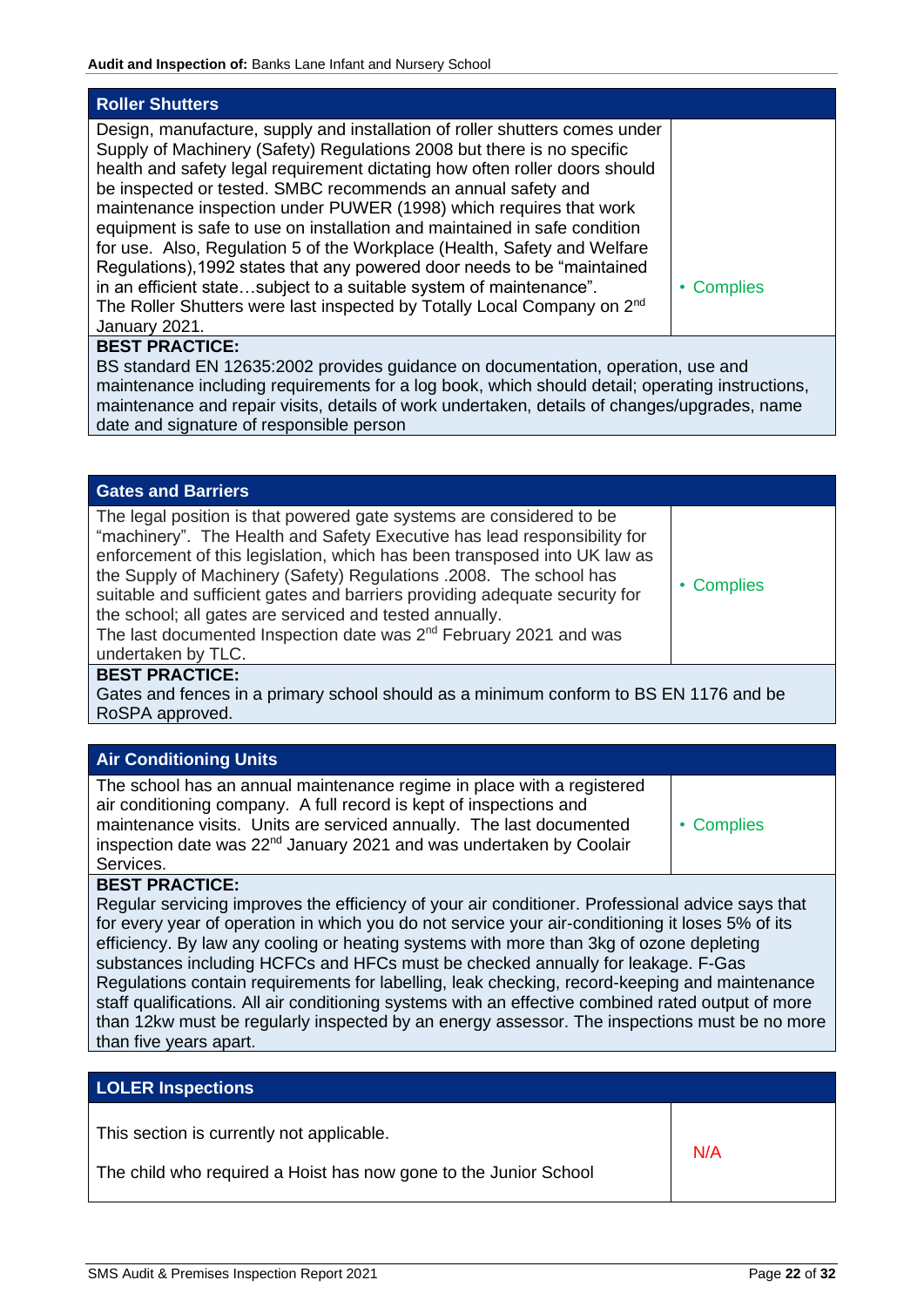# **WHAT THE LAW SAYS:**

Lifting equipment within a school that lifts people including passenger lifts and hoists mechanical needs to be tested every 6 months as do lifting accessories, including slings, shackles, hooks and chains. The inspected and testing is a requirement of the Lifting Operations and Lifting Regulations, 1998.

#### **Auditor - Note paperwork review details as well**

Enter comments here

# <span id="page-23-0"></span>**8.3 High Risk Curriculum Areas and Staff Training**

<span id="page-23-1"></span>

| Science                                      |     |
|----------------------------------------------|-----|
| This section does not apply to this setting. | N/A |

<span id="page-23-2"></span>

| <b>Physical Education: Equipment</b>                                                                                                                                                                                                                                                    |            |
|-----------------------------------------------------------------------------------------------------------------------------------------------------------------------------------------------------------------------------------------------------------------------------------------|------------|
| All PE equipment is serviced annually by a competent person and<br>recommendations made to rectify faults are followed up. Service records<br>are available to evidence this. The last documented Inspection date is 27 <sup>th</sup><br>April 2021 and was undertaken by Sportsafe UK. | • Complies |

<span id="page-23-3"></span>

| <b>Physical Education: Storage</b>                                                                                                                          |            |
|-------------------------------------------------------------------------------------------------------------------------------------------------------------|------------|
| PE equipment is properly stored so that staff and pupils can easily access<br>I it without causing injury. Mats are stored appropriately and away from fire | • Complies |
| exits. Heavy equipment is stored at lower levels.                                                                                                           |            |

<span id="page-23-4"></span>

| <b>Design and Technology</b>                                                                                                        |            |
|-------------------------------------------------------------------------------------------------------------------------------------|------------|
| A full range of risk assessments are in place and the department complies<br>with all Design and Technology codes of best practice. |            |
| The school only has a small area for basic cooking skills and risk                                                                  | • Complies |
| assessments are in place.                                                                                                           |            |
| <b>BEST PRACTICE:</b>                                                                                                               |            |
| It is recommended by SMBC that all CLEAPS documentation is read and understood by                                                   |            |
| appropriate Heads of Department.                                                                                                    |            |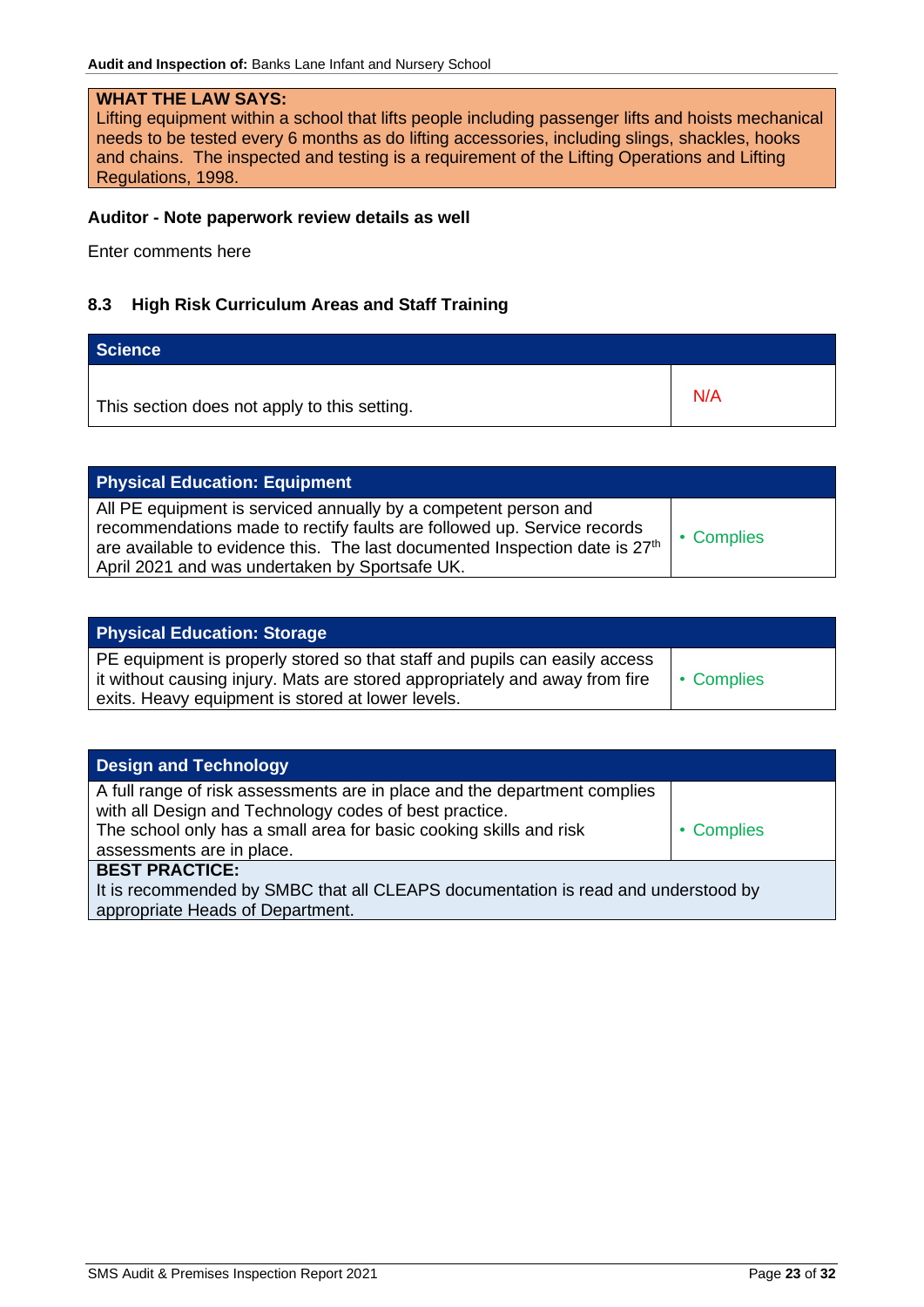<span id="page-24-0"></span>

| <b>Health and Safety Training: Induction Training</b>                                                                                                                                                                                                                                                                                                                                                                                   |            |  |
|-----------------------------------------------------------------------------------------------------------------------------------------------------------------------------------------------------------------------------------------------------------------------------------------------------------------------------------------------------------------------------------------------------------------------------------------|------------|--|
| New staff receive health and safety information during their Induction<br>period. Induction training includes procedures for emergency evacuation, a<br>copy of or access to the School's Health, Safety and Welfare Policy,<br>Accident Reporting Procedure, location of asbestos containing material,<br>how to report maintenance issues, etc. A formal record of the information<br>given is be placed on staff's personal records. |            |  |
| Copies of Induction Records were available and shown to the Auditor<br>during the Audit.                                                                                                                                                                                                                                                                                                                                                | • Complies |  |
| Further guidance and information on what should be included in the<br>training can be obtained from the Health Safety and Wellbeing Team at<br>SMBC. HRSafety&HealthTeam@stockport.gov.uk                                                                                                                                                                                                                                               |            |  |
| <b>WHAT THE LAW SAYS:</b><br>It is a legal requirement that all new staff receive health and safety induction training. Keeping<br>induction training records enables the school to demonstrate that health and safety training has<br>been given. It is recommended that a record of the health and safety induction information given<br>be kept on employees' personal files.                                                        |            |  |
| The Health and Safety at Work Act 1974, Section 2 (2) (c)<br>'Without prejudice to the generality of an employer's duty under the preceding subsection, the<br>matters to which that duty extends include in particular-<br>The provision of such information, instruction, training and supervision as is necessary to<br>ensure, so far as is reasonably practicable, the health and safety at work of his employees'                 |            |  |
| The Management of Health and Safety at Work Regulations 1999, Regulation 10<br>'Every employer shall provide his employees with comprehensible and relevant information'                                                                                                                                                                                                                                                                |            |  |
| The Management of Health and Safety at Work Regulations 1999, Regulation 13 (2)<br>'Every employer shall ensure that his employees are provided with adequate health and safety<br>trainingon their being recruited into the employer's undertaking; and on their being exposed to<br>new or increased risks"                                                                                                                           |            |  |
|                                                                                                                                                                                                                                                                                                                                                                                                                                         |            |  |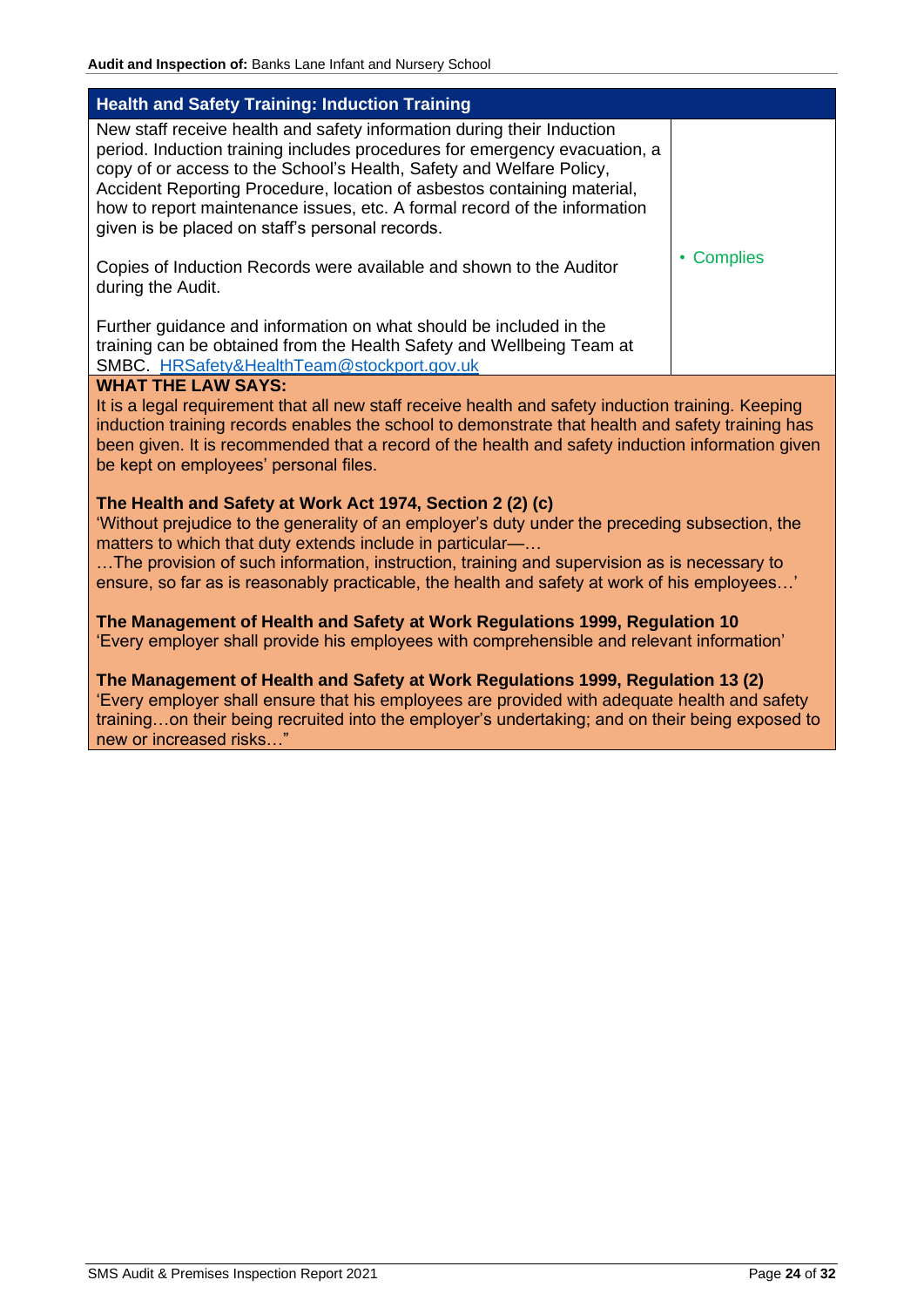<span id="page-25-0"></span>

| <b>General health and safety training</b>                                                                                                                                                                                                                                                                                                                                                                                                                                                                                                                                                                                                                                                                                |                                                                                                                                                                                                             |                                                                                                                                                   |  |
|--------------------------------------------------------------------------------------------------------------------------------------------------------------------------------------------------------------------------------------------------------------------------------------------------------------------------------------------------------------------------------------------------------------------------------------------------------------------------------------------------------------------------------------------------------------------------------------------------------------------------------------------------------------------------------------------------------------------------|-------------------------------------------------------------------------------------------------------------------------------------------------------------------------------------------------------------|---------------------------------------------------------------------------------------------------------------------------------------------------|--|
| It is advised that all staff receive basic Health and Safety Training and<br>that the senior leadership team complete more comprehensive training<br>in health, safety and wellbeing such as the Institute of Safety and Health<br>Managing Safely (IOSH) Training to further their current knowledge.                                                                                                                                                                                                                                                                                                                                                                                                                   |                                                                                                                                                                                                             | • Adheres to best<br>practice                                                                                                                     |  |
| <b>BEST PRACTICE:</b><br><b>IOSH Managing safely in schools: https://www.iosh.com/training-and-skills/iosh-</b><br>training-courses/managing-safely/                                                                                                                                                                                                                                                                                                                                                                                                                                                                                                                                                                     |                                                                                                                                                                                                             |                                                                                                                                                   |  |
| <b>WHAT THE LAW SAYS:</b><br>The Health and Safety at Work Act requires employers to 'provide whatever information,<br>instruction, training and supervision as is necessary to ensure, so far as is reasonably<br>practicable, the health and safety at work of your employees'.<br>This is expanded by the Management of Health and Safety at Work Regulations, which identify<br>situations where health and safety training is particularly important, e.g. when people start work;<br>because of being transferred or given a change of responsibilities; the introduction of new work<br>equipment or a change to existing work equipment; and or where existing skills may have<br>become rusty or need updating. |                                                                                                                                                                                                             |                                                                                                                                                   |  |
| You should assess the risks to employees while they are at work and to any other people who<br>may be affected by the way the work is carried out. This will identify the required information,<br>instruction or training required to enable employees to carry out their work safely. Refresher<br>training should also be provided as necessary.                                                                                                                                                                                                                                                                                                                                                                      |                                                                                                                                                                                                             |                                                                                                                                                   |  |
| Appropriate training may include but are not limited to the following:<br>Course:<br>Fire safety awareness<br>Fire warden training<br>Working with hazardous substances<br>Moving and handling of pupils<br>Ladder / access equipment                                                                                                                                                                                                                                                                                                                                                                                                                                                                                    | Requirement of:<br>Regulatory Reform (Fire Safety) Order<br>Regulatory Reform (Fire Safety) Order<br><b>CoSHH Regulations</b><br><b>Manual Handling Regulations</b><br><b>Working at Height Regulations</b> | <b>Attendees</b><br>Leadership Team<br>All staff<br><b>Site Supervisor/Cleaners</b><br><b>Site Supervisor/Cleaners</b><br><b>Site Supervisors</b> |  |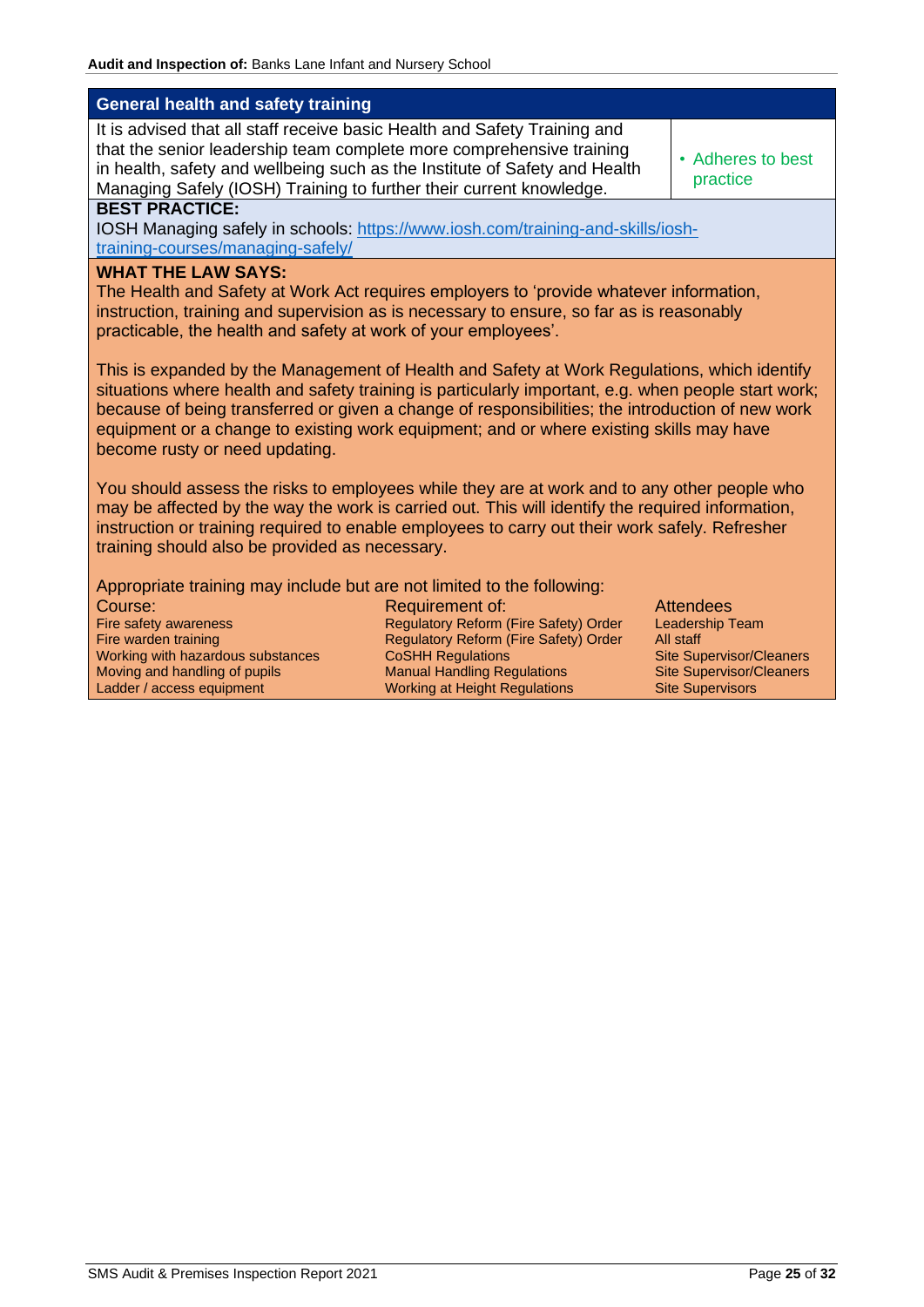# <span id="page-26-0"></span>**8.4 Performance Monitoring and Measurement**

<span id="page-26-1"></span>

| <b>Active Monitoring</b>                                                                                                                                                                                                                                                                                                                                                                                                                                                                                                              |                      |  |
|---------------------------------------------------------------------------------------------------------------------------------------------------------------------------------------------------------------------------------------------------------------------------------------------------------------------------------------------------------------------------------------------------------------------------------------------------------------------------------------------------------------------------------------|----------------------|--|
| Monitoring of the working environment and review of work systems,<br>premises, plant and equipment are recorded, frequent and systematic.                                                                                                                                                                                                                                                                                                                                                                                             | <b>Complies</b><br>٠ |  |
| The school undertakes a health and safety walk around with the H&S<br>Governor, every term, which is attended by key people. A record is kept of<br>this walk around and an action plan is drawn up and worked through in a<br>prioritised fashion.                                                                                                                                                                                                                                                                                   | • Complies           |  |
| <b>WHAT THE LAW SAYS:</b><br>The Management of Health and Safety at Work Regulations 1999, Regulation 5<br>'(1) Every employer shall make and give effect to such arrangements as are appropriate, having<br>regard to the nature of his activities and the size of his undertaking, for the effective planning,<br>auditee, control, monitoring and review of the preventive and protective measures.<br>(2) Where the employer employs five or more employees, they shall record the arrangements<br>referred to in paragraph (1).' |                      |  |
| <b>Reactive Monitoring</b>                                                                                                                                                                                                                                                                                                                                                                                                                                                                                                            |                      |  |
| Investigations are conducted for all accidents and incidents. They are<br>proportionate to the event and look to identify root cause and corrective<br>actions. NB: The school must contact the Health, Safety and Wellbeing<br>Team in the event of a serious on-site accident and the team will offer<br>support and may conduct an accident investigation.                                                                                                                                                                         | <b>Complies</b>      |  |
| <b>WHAT THE LAW SAYS:</b><br>The Social Security (Claims and Payments) Regulations 1979, Regulations 25 (1)<br>'Every employer shall take reasonable steps to investigate the circumstances of every accident                                                                                                                                                                                                                                                                                                                         |                      |  |

<span id="page-26-2"></span>of which notice is given to him…'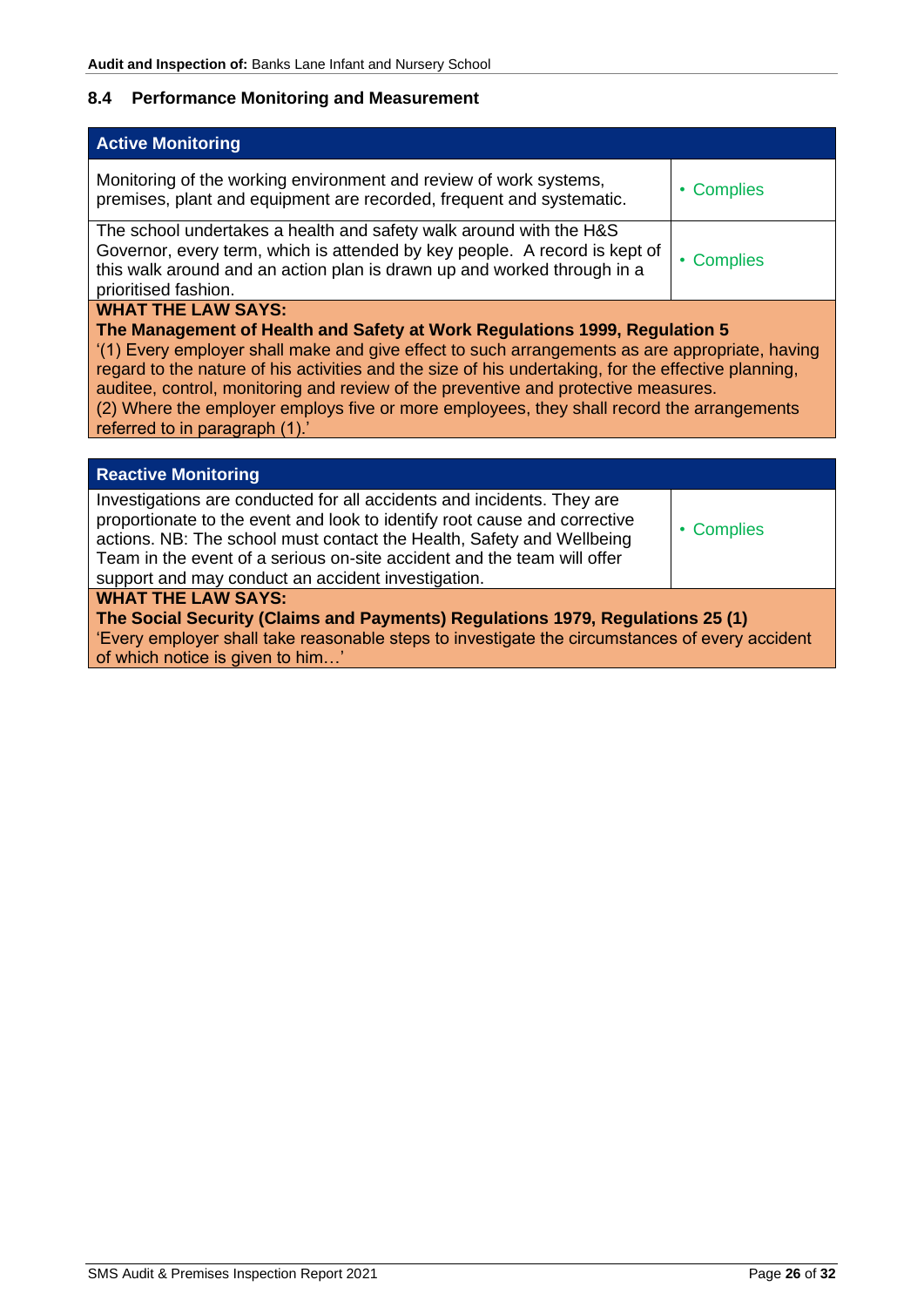# <span id="page-27-0"></span>**8.5 Audit**

<span id="page-27-1"></span>

| <b>Auditing and Reviewing the OHSWMS</b>                                                                                                                                                                                                                                                                                                                                                                                                                        |                      |  |
|-----------------------------------------------------------------------------------------------------------------------------------------------------------------------------------------------------------------------------------------------------------------------------------------------------------------------------------------------------------------------------------------------------------------------------------------------------------------|----------------------|--|
| Internal termly walk round inspections of the OHSWMS take place in the<br>form of documented site inspections and formulated action plans, which<br>are reviewed to ensure that corrective action is taken where necessary. A<br>key part of this process is the annual review of the HS&W Policy and<br>associated procedures and assessments to ensure that these are current<br>and specific to the school.                                                  | <b>Complies</b>      |  |
| An external annual Audit and Inspection of the OHSWMS takes place and<br>this is completed by Stockport Metropolitan Borough Council or other<br>qualified service provider. The audit recommends improvements to HS&W<br>practices and gives timeframes for implementation. These<br>recommendations have been adopted by the school within the time frames                                                                                                    | • Complies           |  |
| <b>WHAT THE LAW SAYS:</b><br>The Management of Health and Safety at Work Regulations 1999, Regulation 5<br>'Every employer shall make and give effect to such arrangements as are appropriate, having<br>regard to the nature of his activities and the size of his undertaking, for the effective planning,<br>auditing, control, monitoring and review of the preventive and protective measures.                                                             |                      |  |
| Management reviews are systematically undertaken by the Head<br>teacher, Deputy Headteacher and the Pastoral Manager. They consider<br>HS&W performance indicators such as number of accidents, location of<br>accidents and trend analysis. There is also evidence that audit findings,<br>school improvement plans, accident and incident investigations and<br>condition surveys are reviewed and prioritised by the Head teacher and<br>Board of Governors. | <b>Complies</b><br>٠ |  |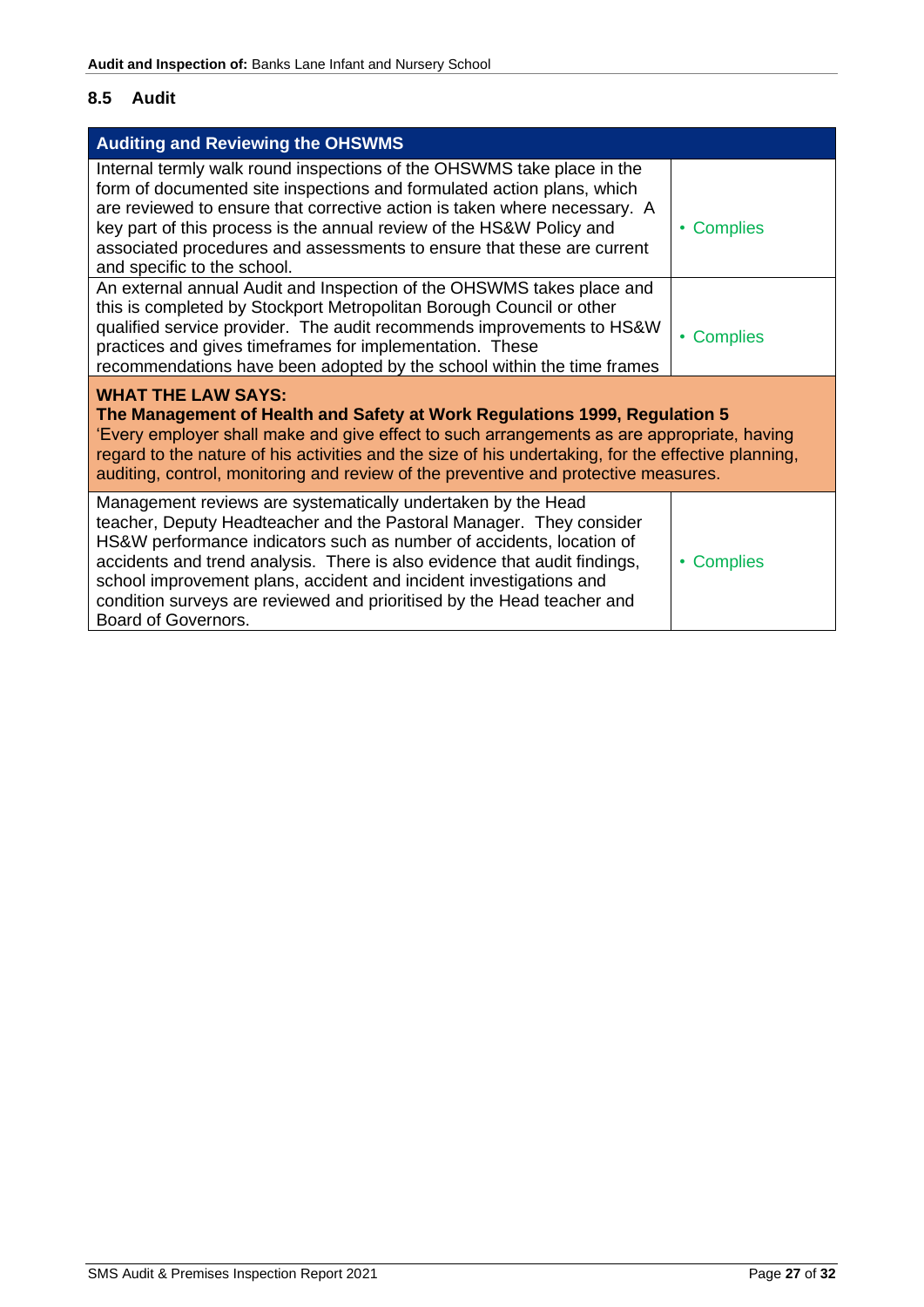# <span id="page-28-0"></span>**8.6 Paperwork review**

| <b>Paperwork Review</b>                          | <b>Dates and Notes</b>                                                          |
|--------------------------------------------------|---------------------------------------------------------------------------------|
| Minutes documenting H&S                          | February 2021.                                                                  |
| <b>Site Specific Risk Assessments</b>            | February 2021.                                                                  |
| Last fire drill                                  | 26th March 2021 by the Head Teacher.                                            |
| Fire alarm Caretaker test                        | 26 <sup>th</sup> April 2021 by the Site Supervisor.                             |
| <b>Emergency lighting Caretaker test</b>         | April 2021 by the Site Supervisor.                                              |
| Fire extinguishers Caretaker inspection          | April 2021 by the Site Supervisor.                                              |
| Last test of lockdown procedures                 | 1 <sup>st</sup> April 2021 by the Headteacher.                                  |
| Legionella prevention/water contractor<br>checks | April 2021 by HSL (Alchem).                                                     |
| <b>Gas Appliances</b>                            | Soundness: 2015 - this is now due.<br>Boilers: 17 <sup>th</sup> September 2020. |
| Electrical Tests (5 yearly fixed wiring)         | 14 <sup>th</sup> January 2021 by The Dodd Group.                                |
| <b>PAT Testing external testing</b>              | February 2021 by TLC                                                            |
| Stage Lighting/rigging                           | 1 <sup>st</sup> August 2020 by Stockport Homes.                                 |
| <b>Roller Shutters</b>                           | 2 <sup>nd</sup> January 2021 by Totally Local Company.                          |
| Gates and Barriers contractor checks             | 2 <sup>nd</sup> February 2021 by TLC.                                           |
| Play equipment contractor checks                 | 3rd March 2021 by Triad - Stockport Homes.                                      |
| First Aid Log (pupils and staff)                 | April 2021 by the Headteacher.                                                  |
| Air conditioning units                           | 22 <sup>nd</sup> January 2021 by Coolair Services.                              |
| <b>LOLER Inspections</b>                         | Not applicable.                                                                 |
| Intruder Alarm                                   | 2 <sup>nd</sup> January 2021 by TLC.                                            |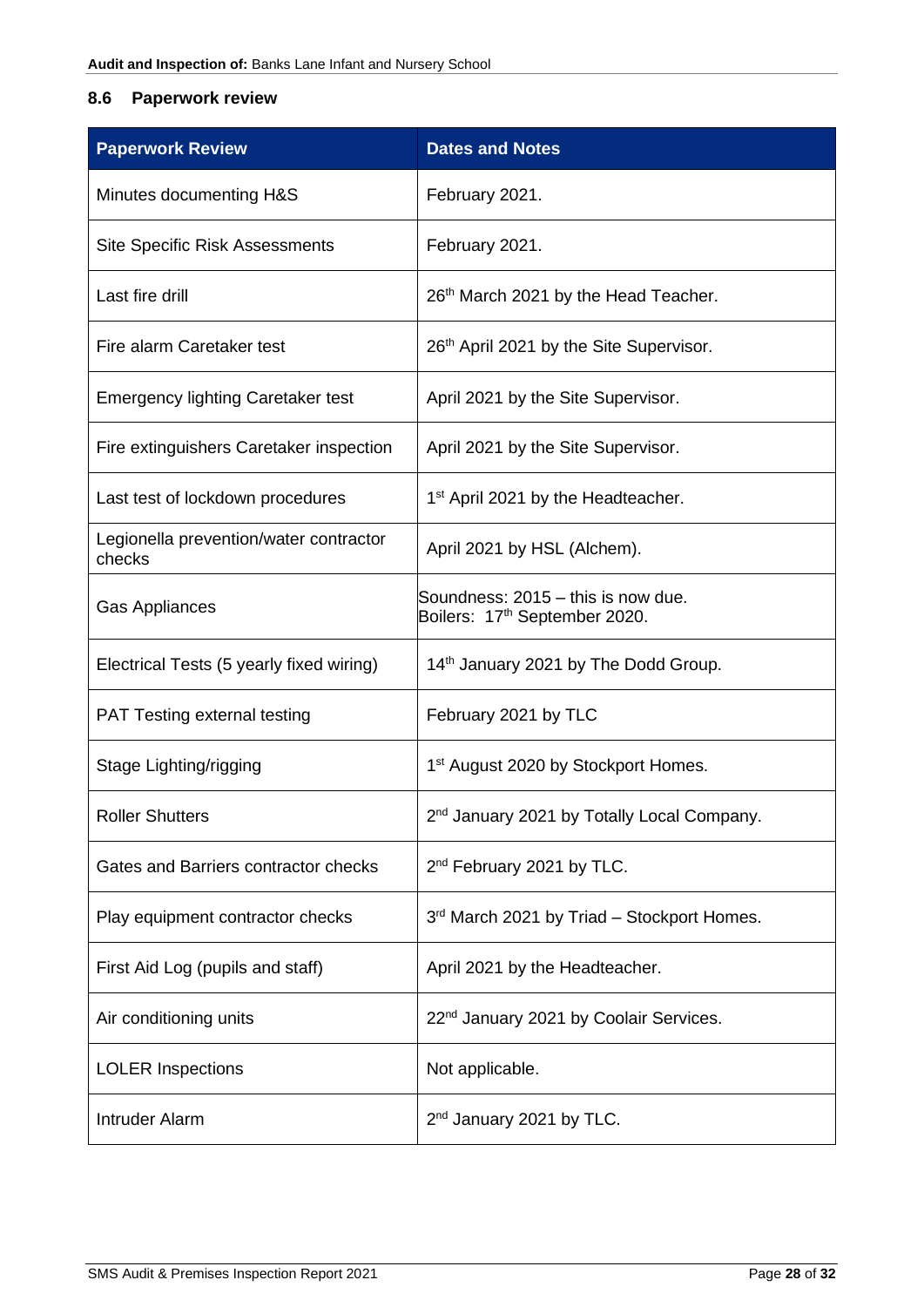# <span id="page-29-0"></span>**8.7 Physical Inspection – Observations and Recommendations**

| <b>Location</b>                                 | <b>Defect</b>                                                                                                                                                                                                         | <b>Remedy</b>                                                                                                                                                                                                                                                                         | <b>Time Frame</b>                                        |
|-------------------------------------------------|-----------------------------------------------------------------------------------------------------------------------------------------------------------------------------------------------------------------------|---------------------------------------------------------------------------------------------------------------------------------------------------------------------------------------------------------------------------------------------------------------------------------------|----------------------------------------------------------|
| <b>Playground Infants and</b><br><b>Nursery</b> | <b>Playground is starting</b><br>to come apart.                                                                                                                                                                       | The school would<br>benefit from new<br>playgrounds to stop<br>them breaking up.                                                                                                                                                                                                      | Within 12<br>months, or<br>when monies<br>are available. |
| <b>Corridor Areas</b>                           | <b>Displayed Artwork in</b><br><b>Corridors does not</b><br>have a 1 metre space<br>between each display.<br>After 3 metres of<br>artwork a space of at<br>least 1 metre must be<br>left between the next<br>display. | The Head Teacher is<br>aware of this issue.<br>and, is advising<br>teaching staff of the<br>need to ensure there<br>is at least a 1 metre<br>space between the<br>continuous display.<br>This is a requirement<br>under the Regulatory<br><b>Reform (Fire Safety)</b><br>Order, 2005. | Immediately.                                             |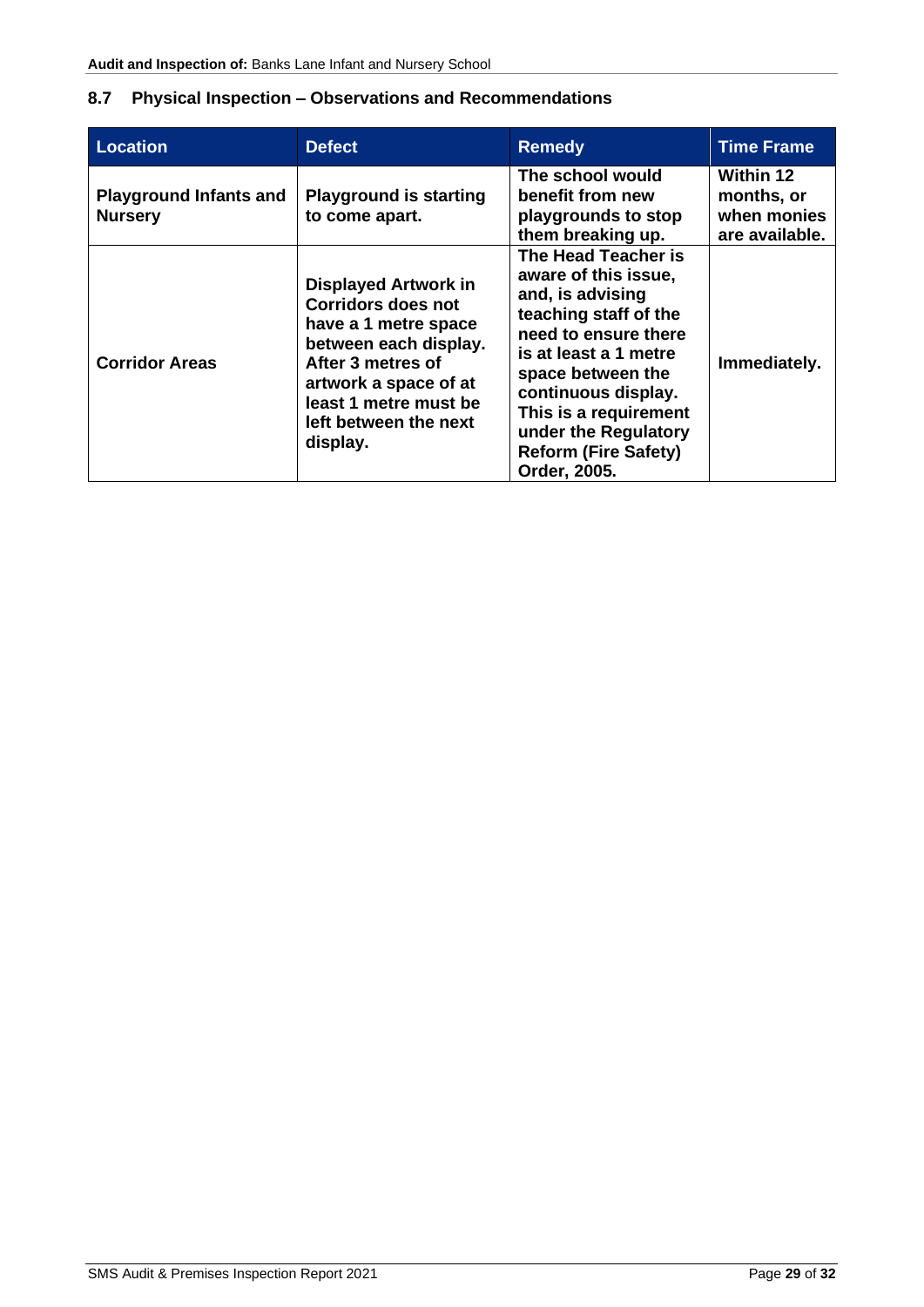#### <span id="page-30-0"></span>**8. Guidance to school**

On reviewing this Audit and Inspection Report, the Head teacher should report to the appropriate Committee, which can in-turn report to the school's governing body.

Referencing the recommendations, the school's leadership team should put together a prioritised action plan to rectify the identified deficiencies. The plan should set out clear actions, identify task completers and associate target timescales.

Support and guidance is available from the Council's Health, Safety and Wellbeing team where needed. [HRSafety&HealthTeam@stockport.gov.uk](mailto:HRSafety&HealthTeam@stockport.gov.uk)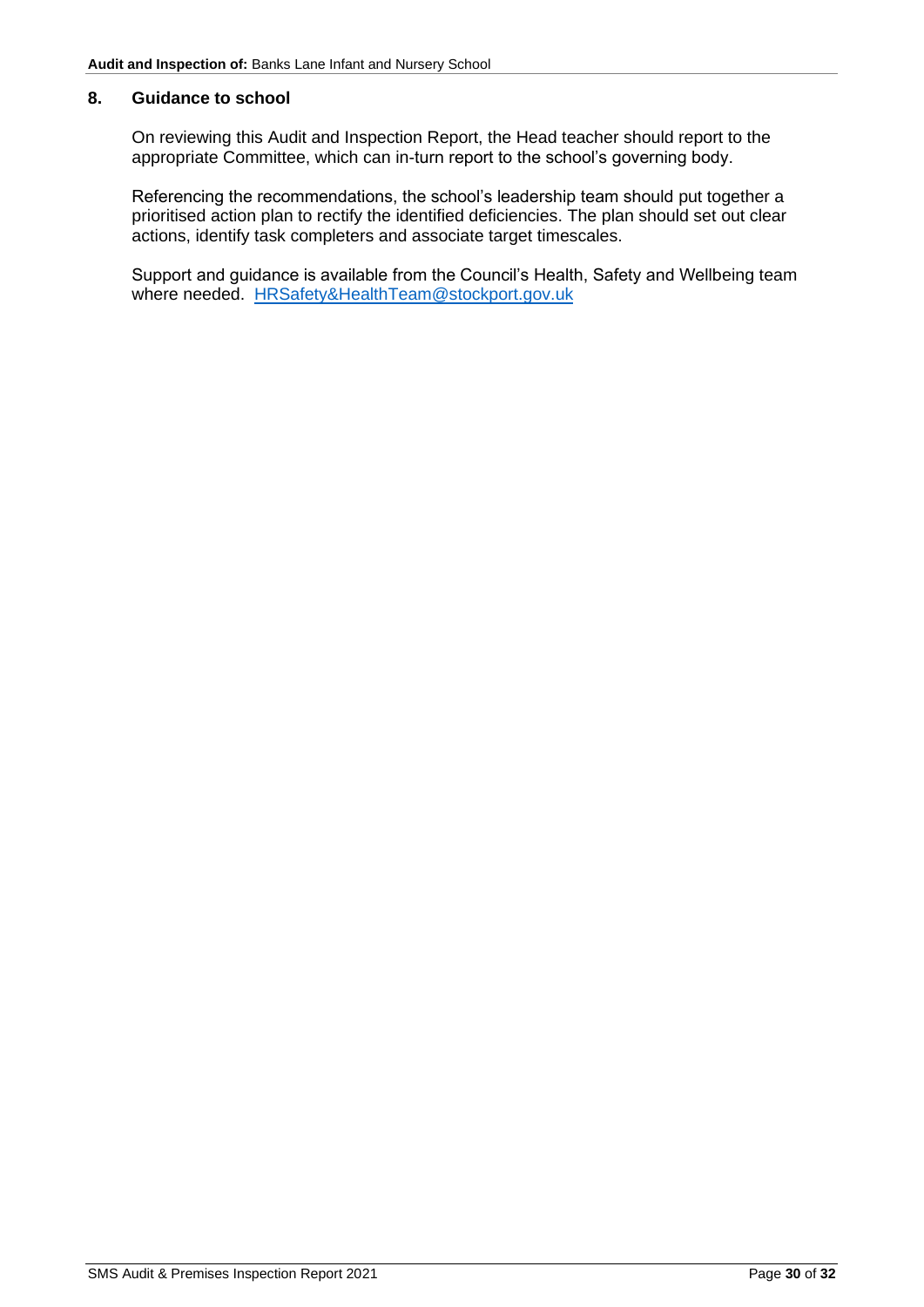#### <span id="page-31-0"></span>**9. Executive Summary**

 The school benefits from standing on extensive playing fields which enhances the children's ability to be able to play safely.

 Considering the school has quite a lot of age to it, it is being maintained as well as it can be, within budget constraints. The only area, where improvements could be made, are the playgrounds which are suffering from cracks in certain areas and these would benefit from refurbishment in the not too distant future.

It was clear from the tidiness, general cleanliness and happiness of the staff and pupils that this was a school that had a well-developed health, safety and wellbeing ethos. There were very good risk assessments in place for all activities and the site supervisor ensures that all statutory required checks are carried out and are documented. As recognition of the excellent work that the Head, Deputy Head, Pastoral Manager, SBM and Site Supervisor have done to get the school to this level the Auditor suggested that their duties were detailed in full in section 2 of the H&S Policy. For prospective parents of new pupils (who are able to see the policy via the website) this can be seen as a positive indictment that the school is taking the health and safety of staff and pupils seriously.

The school is making excellent progress in developing its adherence to HSG65 which is the methodology for effective measurement and management of health safety and welfare as outlined by the Health and Safety Executive and adopted by SMBC as its own methodology. The fact that Governors are completing regular HS&W walk rounds from which an action plan is developed and reports ensue to governors meetings, means that HS&W is well and truly on the radar of all those who work at the school and there is an excellent level of planning and future proofing for the school.

The school is proactive in the management of health and safety defects and these are noted in a defects/issues log, which all staff know how to access.

In terms of next steps, the school should continue to maintain its excellent approach to health and safety and use the opportunity of the H&S notice board in the staff room to highlight H&S initiatives being pursued by SMBC and any initiatives that the school is pursuing itself. The audit report could also be uploaded onto the website to help promote the excellent achievements made by the school. The lack of serious accidents reported via the SMBC online portal was a good indicator that health and safety was being proactively managed by the whole school.